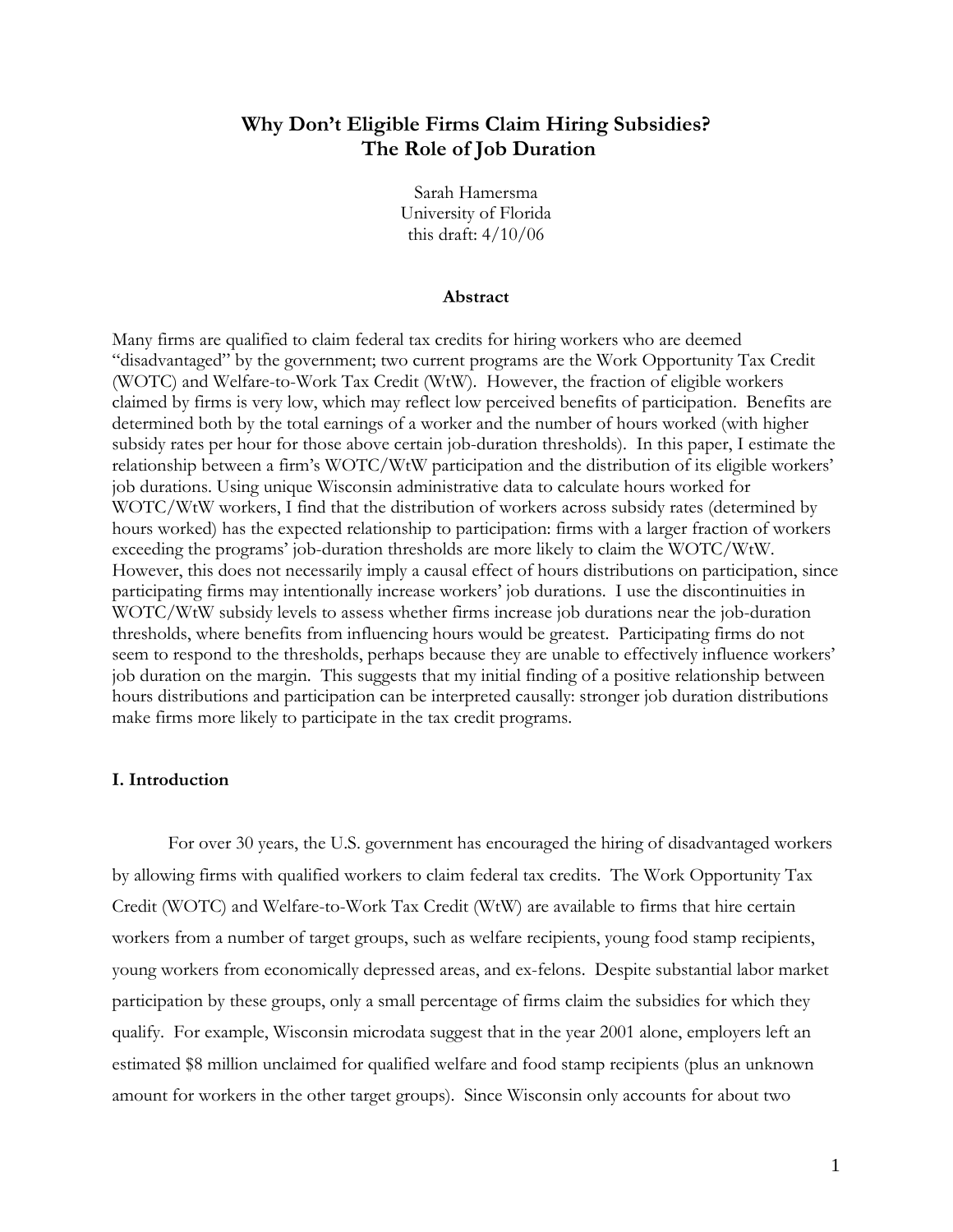percent of the U.S. population (and two percent of all WOTC/WtW certifications), unclaimed benefits nationwide may be worth over \$400 million per year. Moreover, low participation in employer subsidy programs is not a new phenomenon, but has persisted for decades in a variety of similar programs.

Why do firms leave these subsidies unclaimed? Possible explanations for this puzzle include lack of information, discomfort with involvement in government programs, or low benefits from participation relative to administrative costs. In this study I examine the merits of the last explanation. In particular, I investigate the potential role of worker "hours requirements," which tightly link subsidy rates to the job duration of qualified employees. Such requirements have been a standard feature of targeted employer tax credit programs since the 1970s. These requirements can limit program benefits and generate uncertainty about the level of benefits to be expected. Specifically, a firm must apply for the tax credits at the time it hires a qualified worker, even though the firm will only be permitted to claim a subsidy if the worker stays with the firm for a certain length of time. This combination of up-front costs and uncertain benefits might discourage some firms from participating. Understanding the potential role of hours requirements in the participation decision may provide needed insight into firms' continually low interest in employer subsidies.

 The hours requirements of the WOTC and WtW programs were designed to encourage firms to increase job duration among the disadvantaged. A firm qualifies for a subsidy only if an eligible worker remains employed for at least 120 hours, and the subsidy rate increases if they exceed 400 hours. The WtW requires 400 hours of work. This structure creates a large jump in the subsidy value of workers when they cross one of these thresholds.

In this paper, I estimate the relationship between a firm's WOTC/WtW participation and the distribution of its eligible workers' job durations, which is a key determinant of potential benefits. I use a unique set of Wisconsin administrative data, which links the state's WOTC/WtW job records (containing hourly wage data) to their corresponding Unemployment Insurance records (containing total earnings data). This allows me to conduct the first examination (to my knowledge) of the distribution of job durations for WOTC/WtW workers. I then compare this distribution to an estimate of the hours distribution for other WOTC/WtW-eligible workers whose employers did not apply for the credits.<sup>[1](#page-1-0)</sup> A reasonable explanation for these firms' non-participation may be that

<span id="page-1-0"></span><sup>&</sup>lt;sup>1</sup> I limit this analysis to a (large) subset of the WOTC/WtW-qualified population, namely welfare and food-stamp recipients. Since I do not have WOTC/WtW records for the whole sample (only those with WOTC applications), I do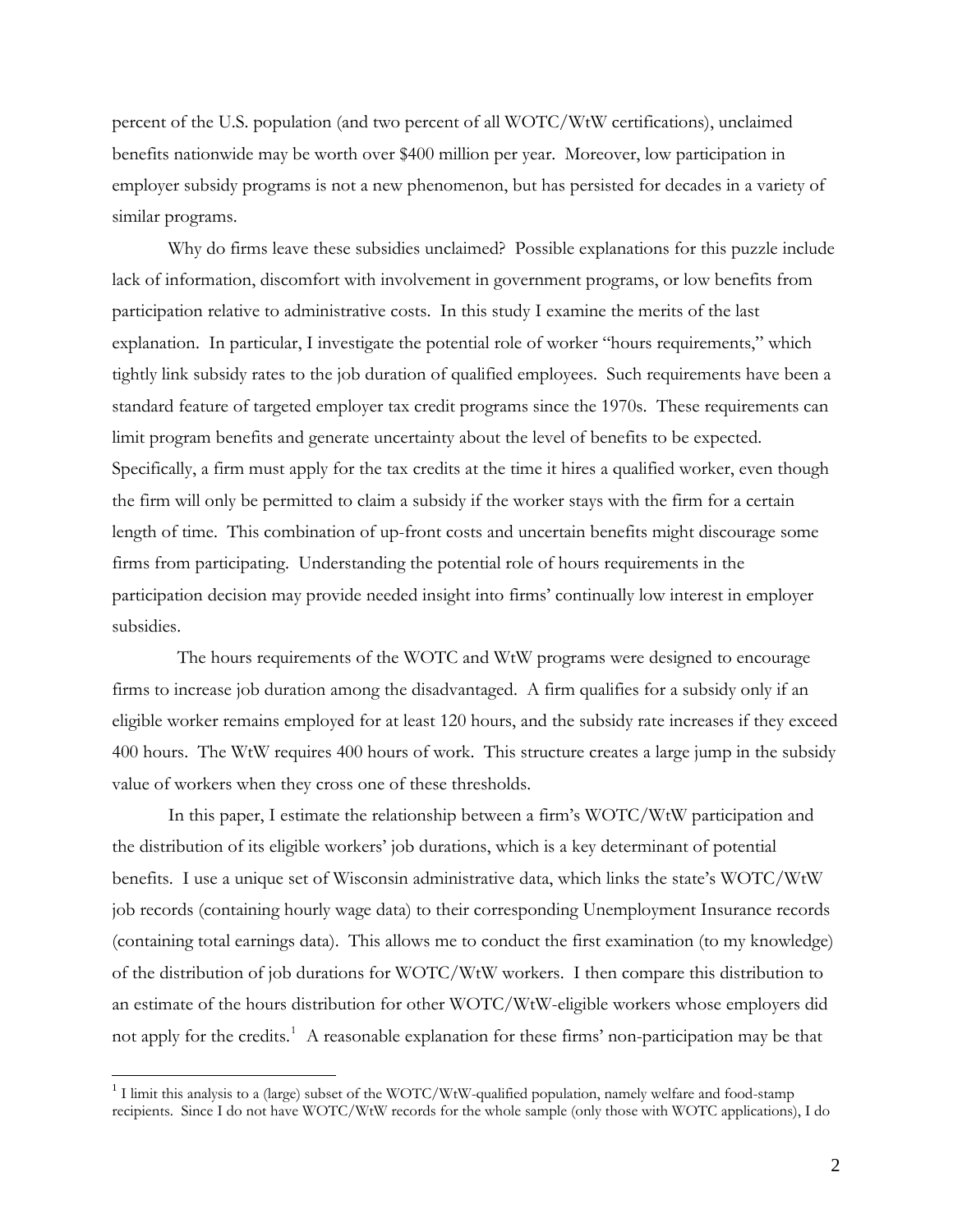they would have gained little from the subsidy program. If firms form expectations based on their typical hours distribution, then I expect to see higher participation among firms with stronger distributions, i.e. with more workers in the higher subsidy brackets. Using a probit model in which I control for relevant covariates, I find support for this hypothesis: firms with a larger fraction of workers in the higher brackets are more likely to claim the WOTC/WtW.

Although this relationship is interesting, it does not necessarily imply a causal effect of hours on participation if, as theory would predict, participating firms maximize WOTC/WtW benefits by intentionally increasing workers' job duration (after the participation decision has already been made). Fortunately, the discontinuities in WOTC/WtW subsidy levels allow me to investigate this possible "reverse causality". I do this by examining firms' responses to the particularly strong incentive to increase job durations near the hours thresholds, where benefits from influencing job duration would be greatest. While participating firms have an overall incentive to increase job duration - since the total subsidy increases with each hour worked - firms still face some cost to increasing duration if it does not move a worker into a higher subsidy bracket.<sup>[2](#page-2-0)</sup> In contrast, increases in tenure near the thresholds can provide net benefits to firms, as the change in the subsidy rate more than compensates for the wage costs of a few additional hours of work. Professional tax credit consultants recognize this; for example, one consultant provides firms with "Credit Maximizer" reports that enable companies to "closely monitor all employees eligible for the Work Opportunity Tax Credit that are less than 10 hours away from qualifying for the tax credit."<sup>[3](#page-2-1)</sup> If participating firms can influence job duration on the margin, the hours distribution should contain a dip for hours levels just under each threshold, and a spike just above, indicating that a firm was able to extend the job duration of some workers to take advantage of the higher rate. This type of analysis, using histograms or kernel density estimators, has been used in recent work by Saez (2002) in assessing responses to marginal tax rates and Blundell and Hoynes (2003) in noting responses to an hours-worked requirement for a UK welfare program.

My analysis of participating firms' hours distributions indicates that firms do not respond to the program's incentives for increasing job duration near the hours thresholds. This may be because firms do not take the subsidies into account or because the bulk of separations are driven by quit

1

not have access to starting wages for every worker. However, I do have their total earnings at the qualified job. I use an imputation strategy to estimate these workers' wages based on characteristics such as industry, education, etc. I then use this imputation combined with their total earnings to estimate their hours worked.

<span id="page-2-0"></span><sup>&</sup>lt;sup>2</sup> These net costs are the portion of wage costs that are not reimbursed by the subsidy. <sup>3</sup> See details at http://www.netprofitincrease.com/services\_wotc.asp.

<span id="page-2-1"></span>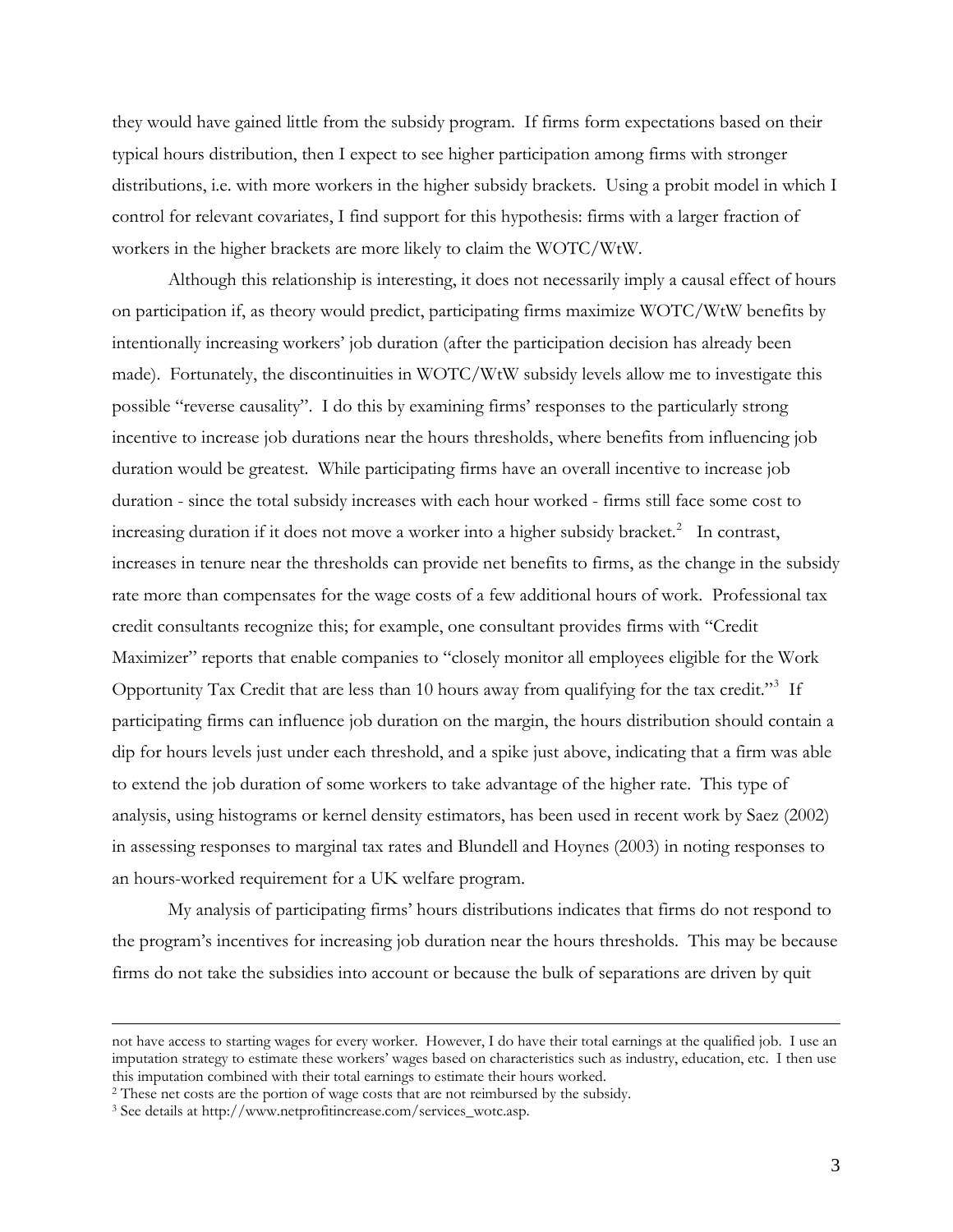behavior. My findings suggest that the difference in job duration distributions across participating and non-participating firms is unlikely to be a result of participation itself, so hours distributions do not appear to be endogenous to participation. I conclude that my initial finding of a positive relationship between hours distributions and participation can be interpreted causally: stronger job duration distributions make firms more likely to participate in the tax credit programs.

 This paper proceeds as follows: I begin by describing relevant features of the WOTC and WtW tax credits. I then discuss participation patterns in the WOTC/WtW and the existing research on potential benefits of the credits to firms. After describing my data, I examine the hypothesis that firms' participation in the WOTC/WtW is affected by the hours distribution of their workers. I follow with an investigation of the possible endogeneity of hours in the participation equation by examining firms' responses to the job-duration incentives of the WOTC/WtW near the hours thresholds. I conclude with a summary of the results and their policy implications.

### **II. The Work Opportunity and Welfare-to-Work Tax Credits**

 $\overline{a}$ 

The Work Opportunity Tax Credit was introduced in 1996 and can be claimed by any forprofit firms that hire workers from a variety of targeted disadvantaged groups. The similar Welfareto-Work Tax Credit was introduced in 1997 and applies only to long-term welfare recipients. Both credits have been reauthorized multiple times.<sup>[4](#page-3-0)</sup> For a firm to claim the WOTC, which is available for one year, an eligible employee must work at least 120 hours to qualify the firm for a 25 percent subsidy and at least 400 hours for a 40 percent subsidy. The WtW requires 400 hours of work to obtain a 35 percent subsidy, and allows a second year of subsidy at a 50 percent rate. These tax credits are subject to a per-worker cap, set at \$2400 per WOTC worker (for one year only) and \$8[5](#page-3-1)00 per WtW worker (total for two years).<sup>5</sup> Those who qualify for the WtW automatically qualify for the WOTC as well, which requires less welfare receipt than the WtW. Firms can apply for certification for both credits when they hire a long-term welfare recipient, but are permitted to claim only one (which they can choose *ex post* based on whichever is more advantageous). The WOTC is

<span id="page-3-1"></span><span id="page-3-0"></span><sup>4</sup> The WOTC was initially introduced as part of the Small Business Job Protection Act of 1996 (P.L. 104-188). The WtW was introduced as part of the Taxpayer Relief Act of 1997 (P.L. 105-34). Both programs were most recently reauthorized in the Working Families Tax Relief Act of 2004 (P.L. 108-311) and will expire in December 2005. 5 A study by the GAO (2001) suggests that only a very small portion of WOTC workers reach the maximum credit, and that firms do not appear to dismiss these workers when they reach this maximum credit (as we might expect based on the incentives of the program). I can confirm that a similarly small portion of my sample achieves the maximum credit; given the small size of this group and the evidence from GAO (2001), I do not spend time addressing this aspect of the program's incentives in this study.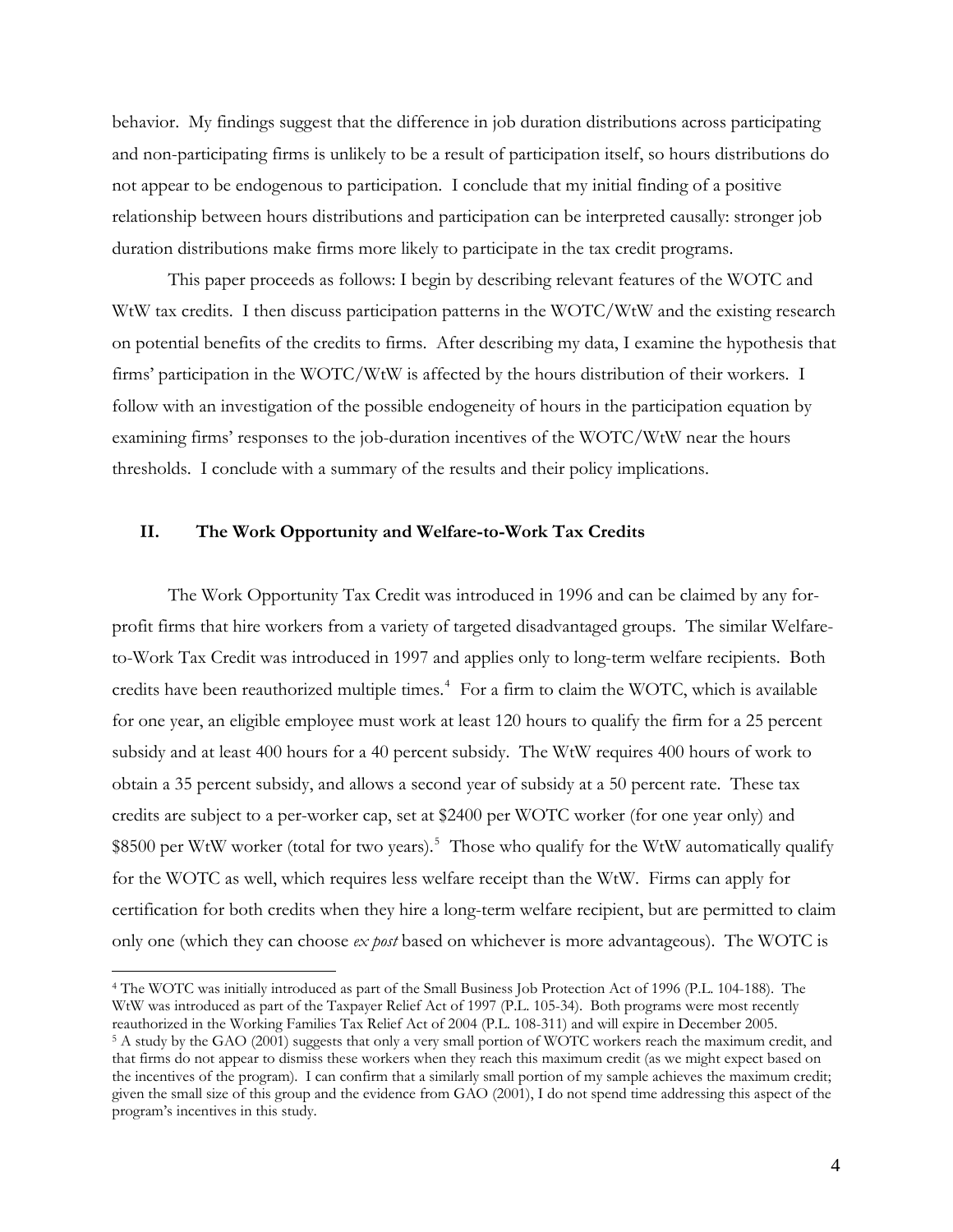usually more generous than the WtW in the first year, and only a small fraction of workers continue work into a second year, so the WtW is claimed much less frequently. <sup>[6](#page-4-0)</sup> For simplicity, I refer to the pair of programs as "WOTC" in cases where the distinction between the programs is unimportant..

The WOTC is essentially a reformed version of the Targeted Jobs Tax Credit (TJTC). The TJTC began in 1978 and was allowed to expire in 1994 after a report from the Office of the Inspector General indicated little success in improving labor market outcomes for the targeted groups (OIG, 1994). A key distinction between the TJTC and the WOTC is a difference in hours requirements.<sup>[7](#page-4-1)</sup> When it expired, the TJTC had a single 120-hour threshold and a 40 percent subsidy rate. When the WOTC was introduced in 1996, it maintained the single-rate system, but made it less generous by reducing the rate to 35 percent and requiring at least 400 hours of work (in an effort to encourage longer job tenure).<sup>[8](#page-4-2)</sup> However, in the reauthorization process just a year later, there were important revisions to the hours requirements. A new "lower level" (25 percent) subsidy bracket was introduced for workers who were employed for at least 120 hours, and the subsidy rate for the higher bracket (400 hours +) was increased to its current level of 40 percent.<sup>[9](#page-4-3)</sup> Figure 1 illustrates this schedule of potential benefits to a firm in the case of a worker earning \$6 per hour (a typical wage for Wisconsin WOTC workers).

<span id="page-4-0"></span><sup>&</sup>lt;sup>6</sup> The WtW is only potentially more valuable to the firm than the WOTC in the first year if a worker has enough earnings to reach the maximum WOTC subsidy (\$6000 in earnings, for the maximum \$2400 credit) and continues to generate additional earnings. This is because the WtW maximum credit is higher, at \$3500 (applying to up to \$10,000 in earnings), even though its subsidy rate is lower (35% rather than 40%). In every case for workers below this threshold, the WOTC is more valuable to the firm, since the subsidy rate is higher and there is a subsidy available for 120-399 hours of work (for which no WtW credit would be given). Unfortunately, it is not possible to identify which subsidy was claimed by a given firm for a particular worker. However, the average government spending per WtW certification granted is only about \$325 (Hamersma, 2003), which suggests that the vast majority of WtW certifications do not get claimed under WtW, but are instead claimed under WOTC or not at all.

<span id="page-4-1"></span><sup>7</sup> Other differences between the programs are discussed in Hamersma (2003).

<span id="page-4-2"></span><sup>8</sup> The program also allowed "180 days of employment" as an alternative to the 400-hour requirement. I focus on the hours requirements rather than the "number of days" requirements. This is in primarily because the hours requirement would in most cases be met prior to the days requirement (making the days requirement non-binding) and also because my data allow me to estimate hours of work but not number of days employed. 9 This change is found in the Taxpayer Relief Act of 1997, which also introduced the WtW. The WtW has a different

<span id="page-4-3"></span>kind of two-tier structure: the 400-hour requirement must be met for any subsidy to be given, and the subsidy rate is 35% in the first year and 50% in the second year.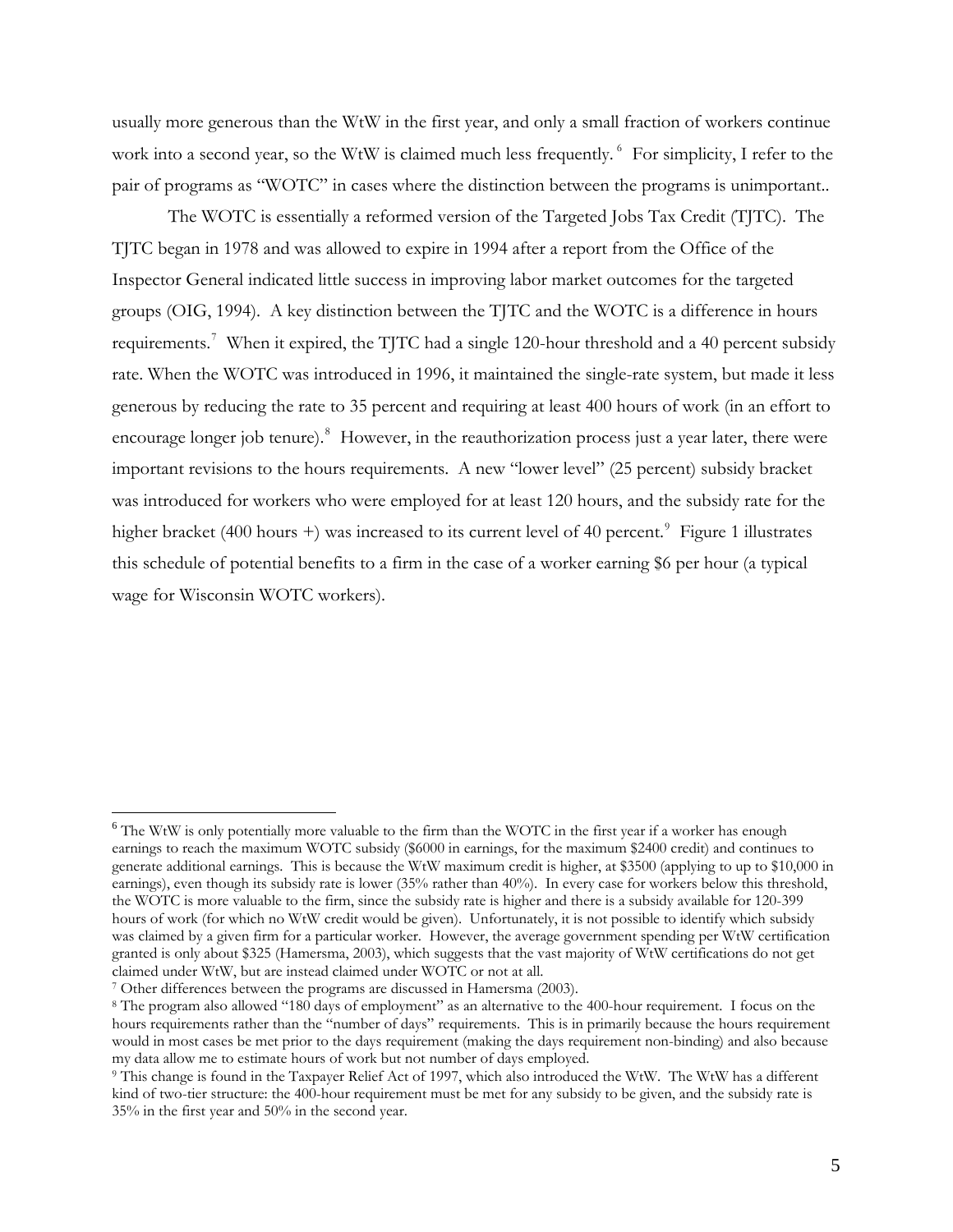

The incentives created by this structure are a key issue in this study and will be discussed in the analysis of firms' participation decisions.

The rationale for the change to a two-tier structure was stated clearly by Senator Lincoln Chafee:

> This is necessary because many employers were finding it difficult to retain these employees for…400 hours, and as a result were losing the benefits of the tax credit. In many cases the employers were spending the money to train the employees only to have them leave shortly thereafter for higher paying jobs. Without some reward for their efforts, employers were simply dropping their programs. (143 Congressional Record S 8415)

It is noteworthy that at the time this policy change was introduced, there was already concern that hours requirements may discourage firms from participating in the program. However, no research has been undertaken to investigate this issue.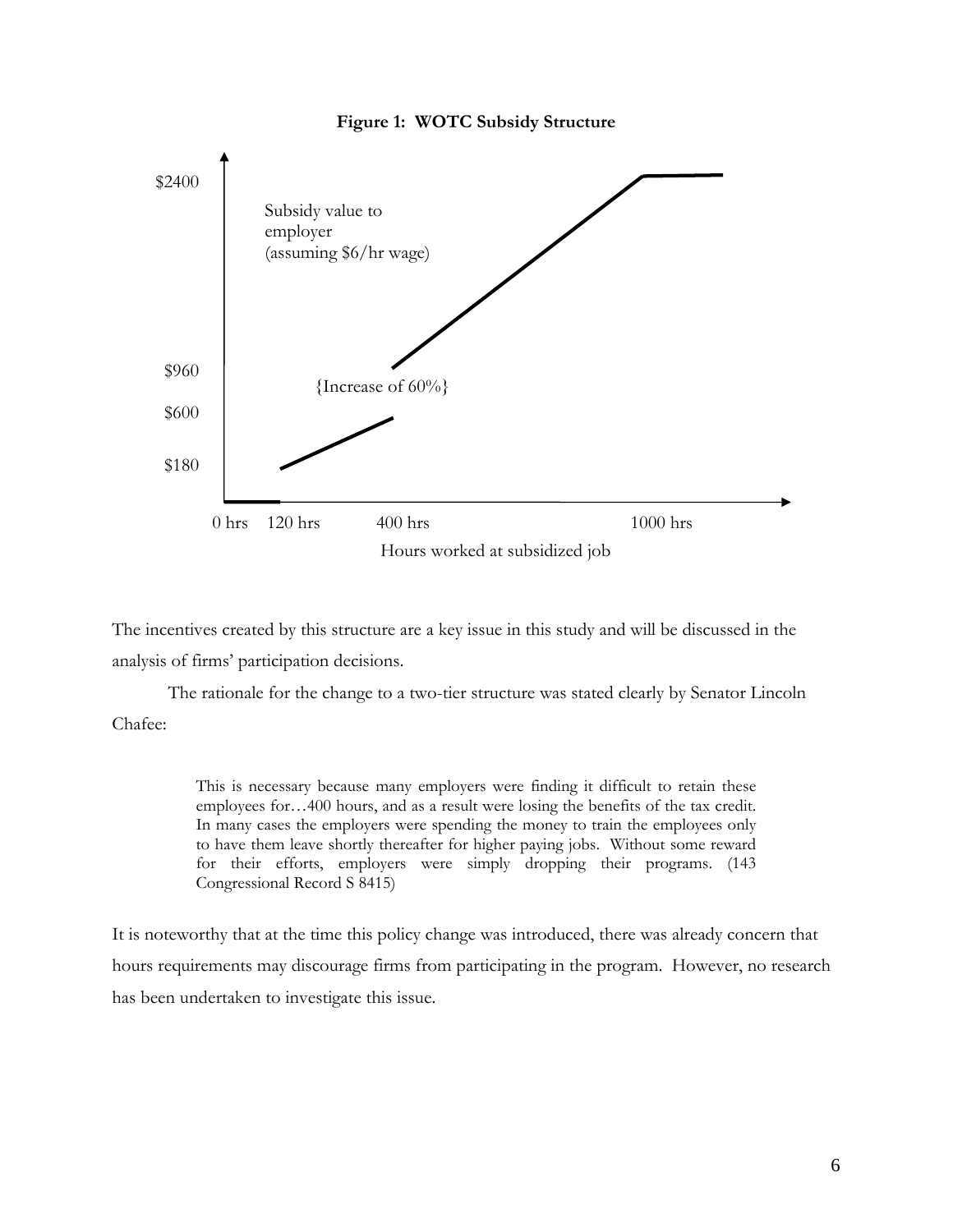#### **III. WOTC Participation and its Potential Benefits to Firms**

 Some particular features of the administrative process for claiming the WOTC may affect firms' willingness to participate. First, the application is quite simple, and is the same for both tax credits. This paperwork is less burdensome than that under the TJTC, and state offices or firms' tax consultants (rather than the firms themselves) often do much of the documentation of workers' eligibility. This improvement was intended to promote higher levels of participation than those under the TJTC. Second, the process is designed to explicitly encourage the marginal hiring of workers who might not otherwise be hired; this is reflected in a requirement that the initial eligibility assessment be filled out on or before the date of hire.<sup>[10](#page-6-0)</sup> This, too, is a reaction to concerns about the TJTC, through which firms could apply for subsidies for any of their currently eligible workers (rather than new hires only), resulting in little effect on hiring (Lorenz, 1995). Thus, while the paperwork is not particularly burdensome, firms must apply quite early in the work relationship. This means firms must pay their costs of participation "up front" – both by learning how to implement the program overall (fixed costs) and by filling out each worker's paperwork at the time of hire (marginal costs). The benefits of participation are determined later, via the job duration and earnings of certified workers.

 The evidence on participation in the WOTC indicates that the vast majority of eligible workers are not claimed by their employers for the subsidies. Hamersma (2003) estimates the number of WOTC-eligible workers in the food-stamp and welfare target groups nationally (counting only those who obtained a job while eligible) and compares these estimates to the number of WOTC certifications granted for these groups. Participation rates in 1999 are estimated to be between 1 percent and 17 percent for food stamp youth, and a bit higher (10 percent to 32 percent) for welfare recipients.<sup>[11](#page-6-1)</sup> These represented increases from the first year of available data examined in the paper (1997), and perhaps increases relative to the TJTC, for which estimates ranged from less than 5 percent to about 10 percent (see O'Neill, 1982; Christensen, 1984; and Katz, 1998). However, the estimated levels remain inexplicably low given the high levels of potential subsidy – up to \$2400 per WOTC worker – and the fairly low participation costs.

<span id="page-6-1"></span><span id="page-6-0"></span><sup>&</sup>lt;sup>10</sup> This form is IRS 8850, or the "Pre-Screening Notice." It requires the worker to fill in basic information (name, etc.) and to check a box if they think they may qualify for one of the listed target groups. If the worker checks a box indicating potential eligibility, a second one-page form (ETA 9061) must be submitted with additional documentation.<br><sup>11</sup> Bounds are reported instead of point estimates due to substantial missing data that were alternately "conservative" and "liberal" ways to get the widest possible range of estimates consistent with the data.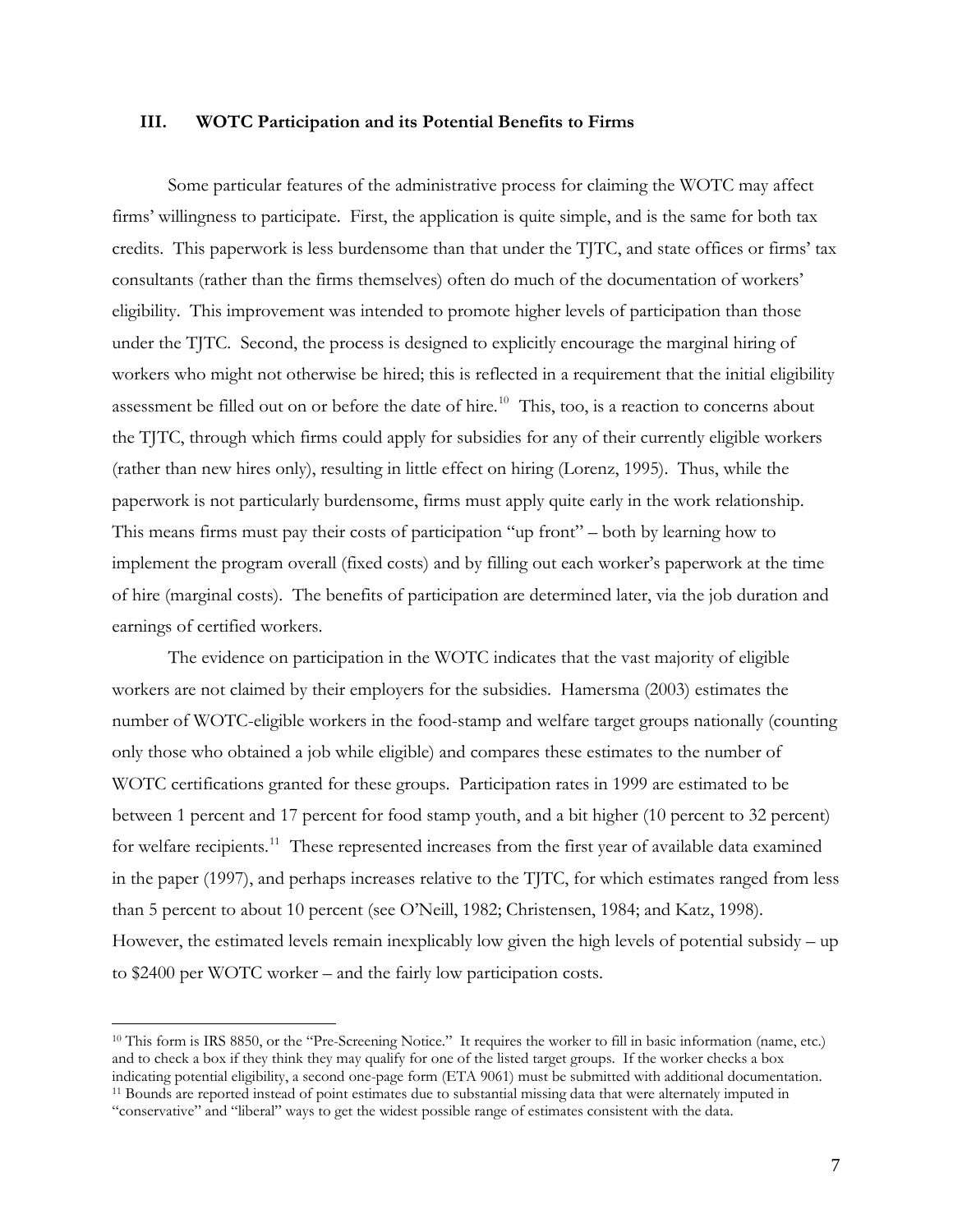A variety of explanations have been proposed for employers' lack of participation in the WOTC and similar programs. In studies of the TJTC, researchers suggested that information costs were a main reason for firms' lack of participation (Bishop and Kang, 1991). Given that many states now have program descriptions and forms available on their websites (as does the federal government) this reason is less compelling now than in the past. Other researchers have emphasized the role of worker stigma (see, for example, Dickert-Conlin and Holtz-Eakin, 2000); however, under the WOTC, workers do not need to initiate discussion of their eligibility as they did under some forms of the TJTC. It is possible that some workers choose not to fill out the WOTC form enclosed in their job application (or to fill it out dishonestly) due to stigma. It is not clear whether this concern would induce *firms* to decide not to participate at all in the program. Finally, some have argued that firms are simply uncomfortable with involvement in government programs, perhaps because they believe they may become more susceptible to audits or other government intervention. This discomfort would have to be significant to generate such low interest in a program that has the potential to provide substantial tax relief.

 Perhaps the most plausible explanation for low participation is that firms hiring eligible workers choose not to participate because the benefits of participating simply do not exceed the costs. Note that the "costs" here are limited to the administrative costs of participation, since these firms will bear any additional costs of hiring a disadvantaged worker (such as extra training, etc.) regardless of whether they claim the WOTC. These administrative costs are not likely to exceed the potential benefit of \$2400 per-worker WOTC subsidy; however, the maximum benefit is not necessarily the relevant comparison. Based on the total federal tax costs of the program relative to the number of certified workers, Hamersma (2003) estimated average WOTC returns of about \$1000 per worker in the year 2000. Some employers seem to be aware of the potential for limited returns. In a survey of 101 temporary help services firms, Hamersma and Heinrich (2005) found that 26 of the 73 firms that had heard of the WOTC or WtW did not participate. Several indicated that they did not have enough eligible workers, and a few indicated that workers' job duration was too short to make participation worthwhile. The remainder of this paper investigates how the limits on subsidies for short-tenure jobs may affect firms' WOTC participation decisions.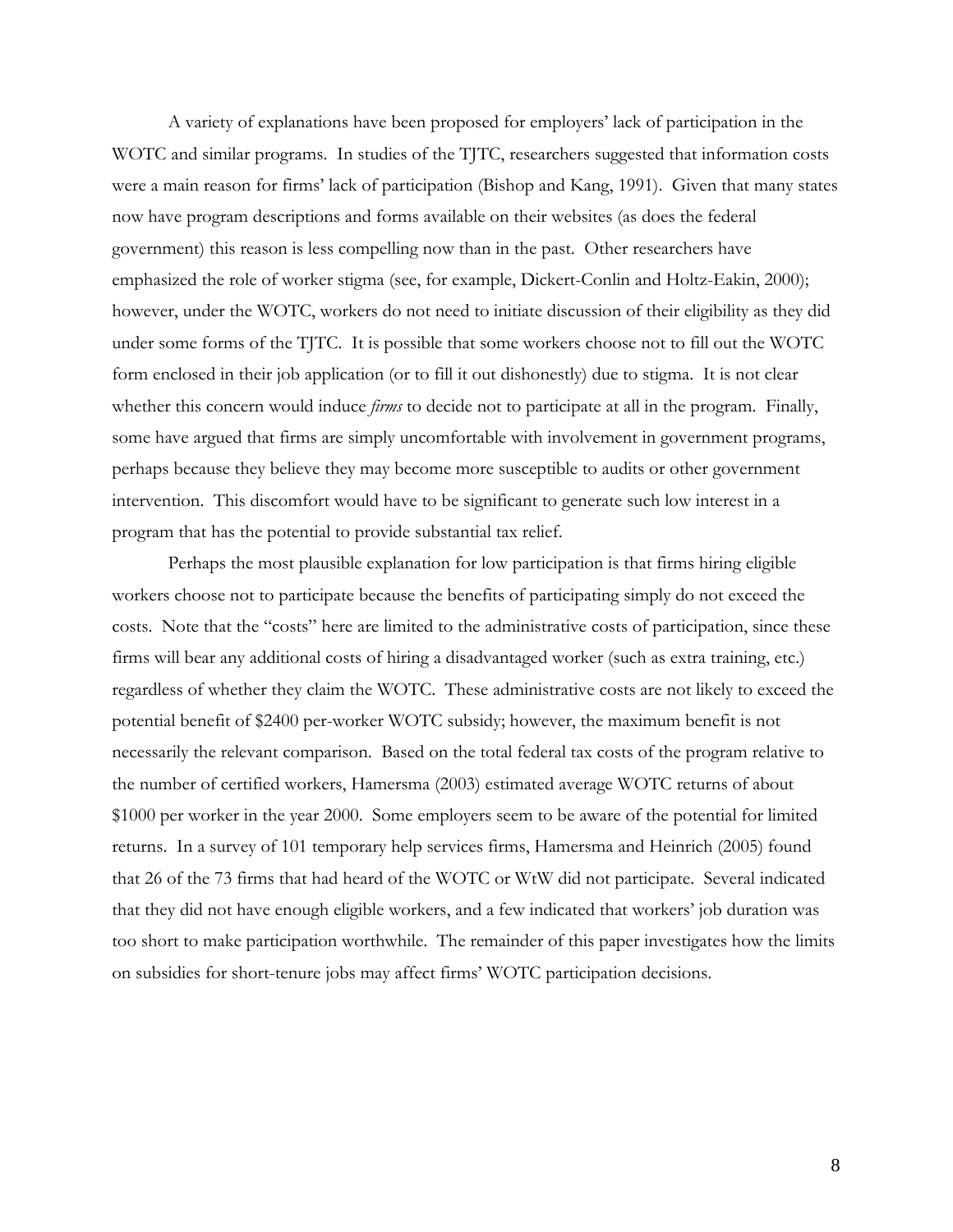### **IV. Description and Summary of Data**

There is no direct source of job duration data for any past or current employer subsidy participants. This is probably an important reason that there have not been any studies on their hours distributions. In the case of the WOTC, the Department of Labor (DOL) administers the certification for the programs, handling employer applications and certifying workers' disadvantaged status, but it does not collect data on job duration following certification. Instead, the IRS is charged with enforcing the hours requirements when firms claim the tax credits. The form that employers submit to the IRS is very brief, reporting only the total dollar value for which they are claiming each subsidy rate.[12](#page-8-0) It follows that even merged DOL and IRS data would not provide information on individuals' job duration, despite the important role it plays in determining benefits.

I have assembled unique merged data from the state of Wisconsin that allow me to examine the hours worked by subsidy-certified individuals for the first time. The state WOTC database for late 1998 through early 2003 supplies information from all WOTC and WtW applications, including each worker's Social Security Number (SSN), target group (ex. welfare, food stamps), occupation, job start date, employer identification number, and starting wage. I merge these data to the state's Unemployment Insurance (UI) employment records for 1995-2004 by individual SSN. The UI records provide quarterly earnings data, industry, and employer identification numbers. By matching the employer identification numbers to the WOTC records, I can identify the WOTC job in the UI data. I then calculate the job duration at this firm (in hours) by dividing total UI earnings by the starting wage given in the WOTC record.<sup>[13](#page-8-1)</sup>

Summary statistics for the Wisconsin WOTC population are provided in Table 1. The majority of WOTC-certified workers are either welfare recipients or food stamp recipients. Note that though there are many WtW certifications, employers may ultimately claim the WOTC for these workers instead if it is more advantageous (which is often the case). This means the WOTC hours thresholds are still potentially relevant, so I treat long-term recipients as regular WOTC certifications for purposes of my analysis. Table 1 also reports that over 60 percent of all certified workers earn less than \$7.00 per hour, which is likely related to their often poor educational backgrounds or lack

<span id="page-8-0"></span><sup>&</sup>lt;sup>12</sup> The relevant forms are IRS 5884 for the WOTC and IRS 8861 for the WtW.

<span id="page-8-1"></span><sup>&</sup>lt;sup>13</sup> All of these data were generously provided by the Wisconsin Department of Workforce Development, in conjunction with the University of Wisconsin's Institute for Research on Poverty (IRP). The employer identifiers in the UI data are based on a different system than those in the WOTC data, so I obtained a "matching" file for these identifiers from IRP that allows me to link the appropriate job records.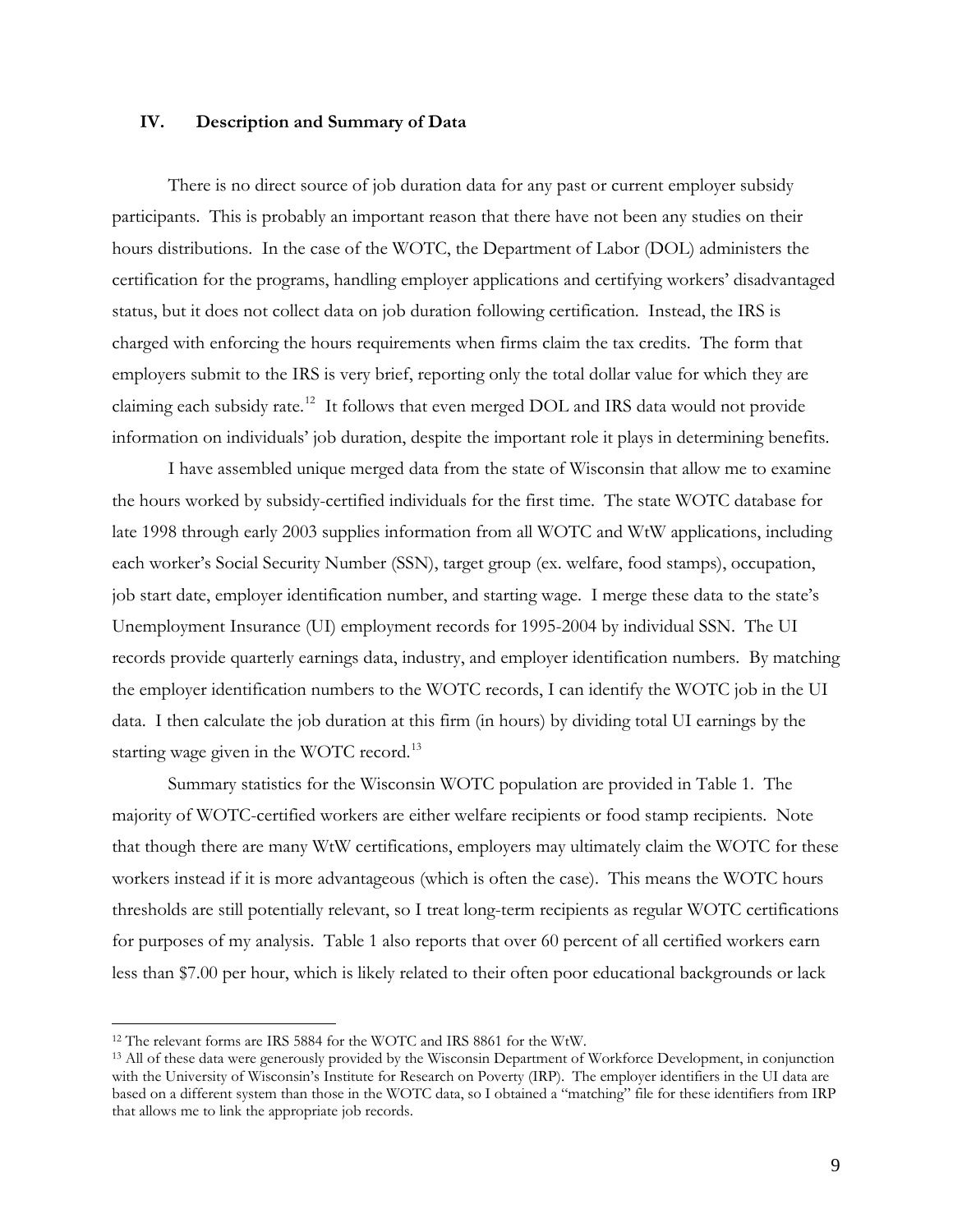of job experience. The workers also have occupations that typically pay fairly low wages, with over two-thirds of them working jobs classified as "service" or "clerical and sales." The jobs are often in the retail, accommodation, or food services industries; these industries have been vocal supporters of the WOTC program. Note that a small portion of workers appear more than once in the table; there is one record per person-job, which is the unit of observation throughout this study.

### **Table 1: Descriptive Statistics for WOTC-Certified Workers, 1999-2002**

|                                     | <b>Percent in Category</b> |
|-------------------------------------|----------------------------|
| <b>Target Group</b>                 | $N = 17,048$               |
| Welfare (WOTC only)                 | 9.9                        |
| WtW (or both WOTC and WtW)          | 24.8                       |
| Veteran                             | 1.6                        |
| Ex-felon                            | 9.5                        |
| High Risk Youth (EZ/EC)             | 13.5                       |
| Vocational Rehabilitation           | 9.2                        |
| Summer Youth                        | 1.4                        |
| <b>SSI</b>                          | 9.0                        |
| Food Stamp Youth (18-24)            | 21.1                       |
| <b>Starting Wage</b>                | $N = 16,958$               |
| < Minimum Wage                      | 2.3                        |
| $$5.15 - $5.99$                     | 24.1                       |
| $$6.00 - $6.99$                     | 35.7                       |
| $$7.00 - $7.99$                     | 17.2                       |
| $$8.00 - $8.99$                     | 12.7                       |
| \$9.00 and up                       | 8.1                        |
| Occupational Category (WOTC record) | $N = 16,976$               |
| Service                             | 35.3                       |
| Clerical and Sales                  | 32.8                       |
| Professional/Technical/Managerial   | 9.5                        |
| Machine Trades                      | 1.4                        |
| Processing                          | 0.7                        |
| Structural                          | 0.6                        |
| Farm/Forestry/Fishery               | 0.6                        |
| Other                               | 19.2                       |
| Industry of Firm (UI record)        | $N = 16,891$               |
| Retail Trade                        | 38.5                       |
| Accommodation/Food Services         | 20.0                       |
| Admin/Support/Waste Mgmt.           | 19.7                       |
| Health Care/Social Assistance       | 8.7                        |
| Manufacturing                       | 5.0                        |
| Transportation/Warehousing          | 3.5                        |
| Other                               | 4.6                        |

Sample: All WOTC certifications in WI for jobs starting in 1999-2002

Table Notes: The total number of worker-jobs in the WOTC records for this time period is 20,577. Of these, 725 (about 3.5%) did not have any UI records in 1999-2004 (including 27 whose records had not been requested from UI), and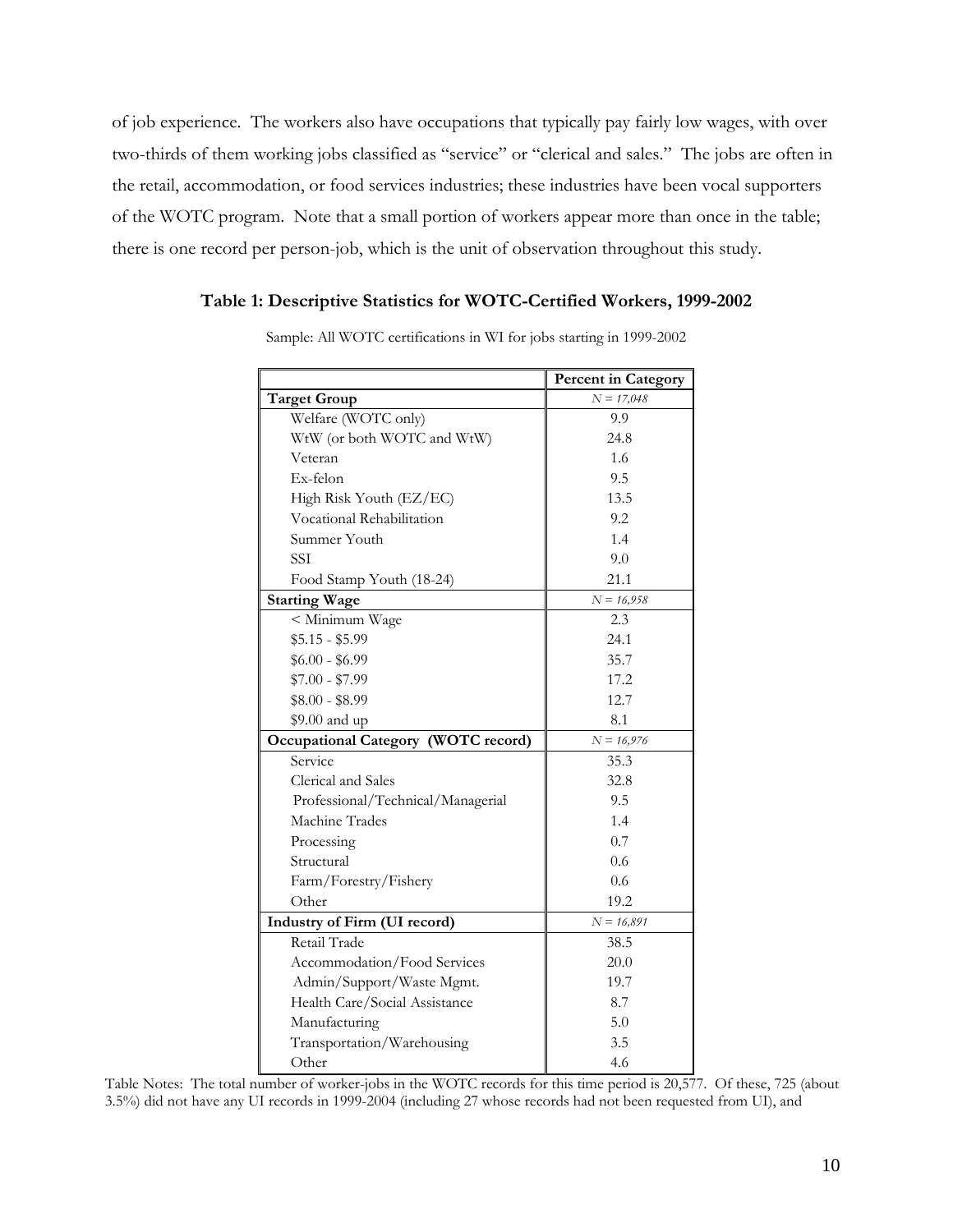about 13% of the remainder did not successfully match with a UI record for the WOTC job (either there was no UI record indicating the employer listed in the WOTC record or no record in the appropriate quarter that could be identified as the WOTC job). The resulting sample, used for this table, contains 17,281 observations. These reflect the records of 14,181 distinct individuals, some of whom had more than one WOTC record during 1999-2002. Separate sample sizes are given for each variable since some records have missing data for some variables. I do not use the available partial-year WOTC data from 1998 or 2003 because it is incomplete. Wage categories are nominal.

The distribution of WOTC workers across different subsidy rates is of primary interest for this study. The estimated distribution from my data is shown in Figure 2. Workers are categorized based on their estimated hours of work, which I obtain by dividing their total first-year earnings at the job by their starting wage (coded as the midpoint of their reported wage category).<sup>[14](#page-10-0)</sup> Over onethird of certified workers have less than 120 hours of employment, failing to qualify their employer for the WOTC. Another 29 percent of workers qualify only for the lower subsidy rate of 25 percent of wages because they do not meet the 400-hour threshold. Only a little over one-third of workers reach the highest subsidy rate, and only about half of them qualify for the maximum subsidy of \$2400. The wide variance in workers' hours, resulting in similarly wide variance across subsidy categories, confirms that job tenure is a primary determinant of subsidy returns. A firm's ability to influence or predict workers' job duration may play an important role in determining its participation in the WOTC.



### **Figure 2: The Distribution of Workers Across Subsidy Levels**

<span id="page-10-0"></span><sup>&</sup>lt;sup>14</sup> I drop those that are coded as "less than the minimum wage," since I do not know their wage range and most are in the service industry, suggesting that they may work for tips which I cannot observe. For those who report wages "\$9.00 or greater" I impute a wage of \$10 per hour. Estimates are not sensitive to the chosen imputation (even a much higher imputation of \$12 per hour results in less than a 0.5% change in the size of each category). I also effectively assume that the starting wage continues to be the wage throughout employment, which is probably true for most workers in the sample since their total earnings at their WOTC job are quite small (i.e. tenure was short, so raises seem unlikely). By making this assumption, I overestimate tenure for those whose hourly wage increased over time.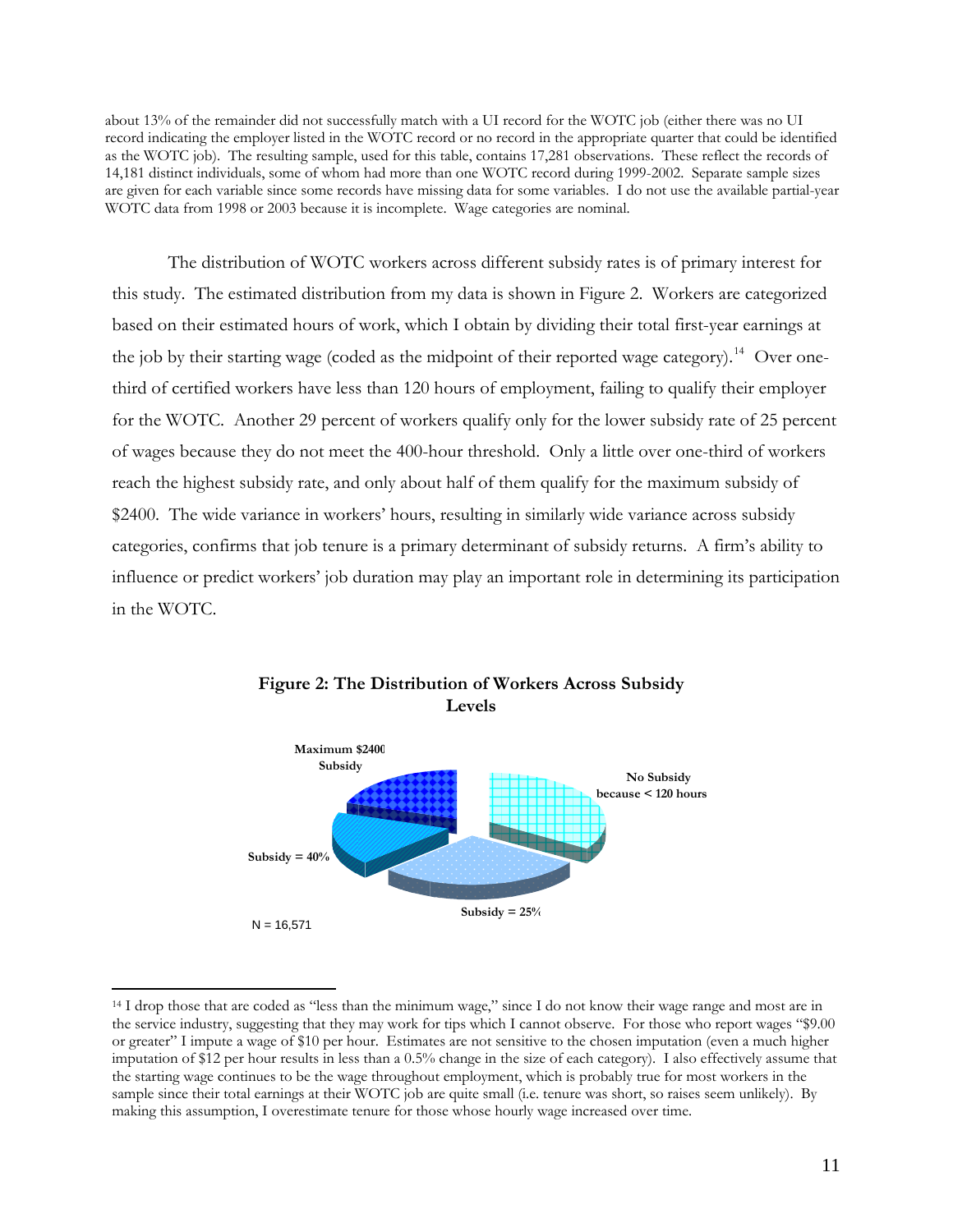In order to examine firms' participation decisions, I also need data on job duration of WOTC-eligible workers at firms that do not claim the credits. I use Wisconsin's public assistance database, called Client Assistance for Re-employment and Economic Support (CARES), to create a large sample of workers who received welfare or food stamp benefits between 1998 and 2001. These workers' records allow me to identify their WOTC eligibility via welfare or food stamps during July 1999-December 2001. [15](#page-11-0) I limit my sample to eligible workers and then link these workers' records to the WOTC files in order to determine which of them were certified. Note that this sample does not include every certified worker, since some were certified due to their membership in other target groups (such as ex-felons) and some were certified through the welfare or food stamp target groups but do not appear eligible according to the records available to me.<sup>[16](#page-11-1)</sup> (Further discussion of this issue, and a detailed description of the data construction, can be found in the Appendix). By using data only for those who appear eligible, I ensure that both the certified and uncertified workers in the sample have similar public assistance records. My sample of eligible workers contains 35,004 person-jobs, of which 2,622 were WOTC-certified.

### **V. How Does Job Duration at WOTC-Participating Firms Compare to that at Non-Participating Firms?**

If eligible non-participants in the WOTC are firms with relatively low worker job duration, and thus low potential benefits, this could help explain the puzzle of low participation rates. However, an association between job durations and participation may also reflect differing firm behavior *after* the participation decision. I use the Wisconsin data to test for a relationship between job duration and firms' participation in the WOTC, and then investigate the direction of causality.

There is an important limitation of the wage data for eligible but uncertified workers: since most of them do not have WOTC records to provide wage data, only their total earnings from the UI data are available. In order to estimate job duration, I need to impute wages for this group. I do this by first estimating a standard log wage regression using demographic and job characteristics of

<span id="page-11-0"></span><sup>15</sup> I cannot assess eligibility in the first 18 months of data, because I need to be able to look back 18 months in order to assess eligibility for the welfare group, which requires receipt in 9 of the last 18 months. The first month in which I can do this is July 1999.

<span id="page-11-1"></span><sup>&</sup>lt;sup>16</sup> The welfare and food stamp target groups are among the largest of the WOTC target groups (while the WtW includes only welfare recipients). The welfare target group consists of those with at least 9 months of welfare receipt in the 18 months prior to their job start. The food stamp group consists of workers aged 18-24 who have received food stamps for at least the last 6 months (or at least 3 of the last 5 months but are now ineligible). I focus my analysis on these groups to the exclusion of the other target groups (such as ex-felons and low-income veterans) because data are not available for other groups.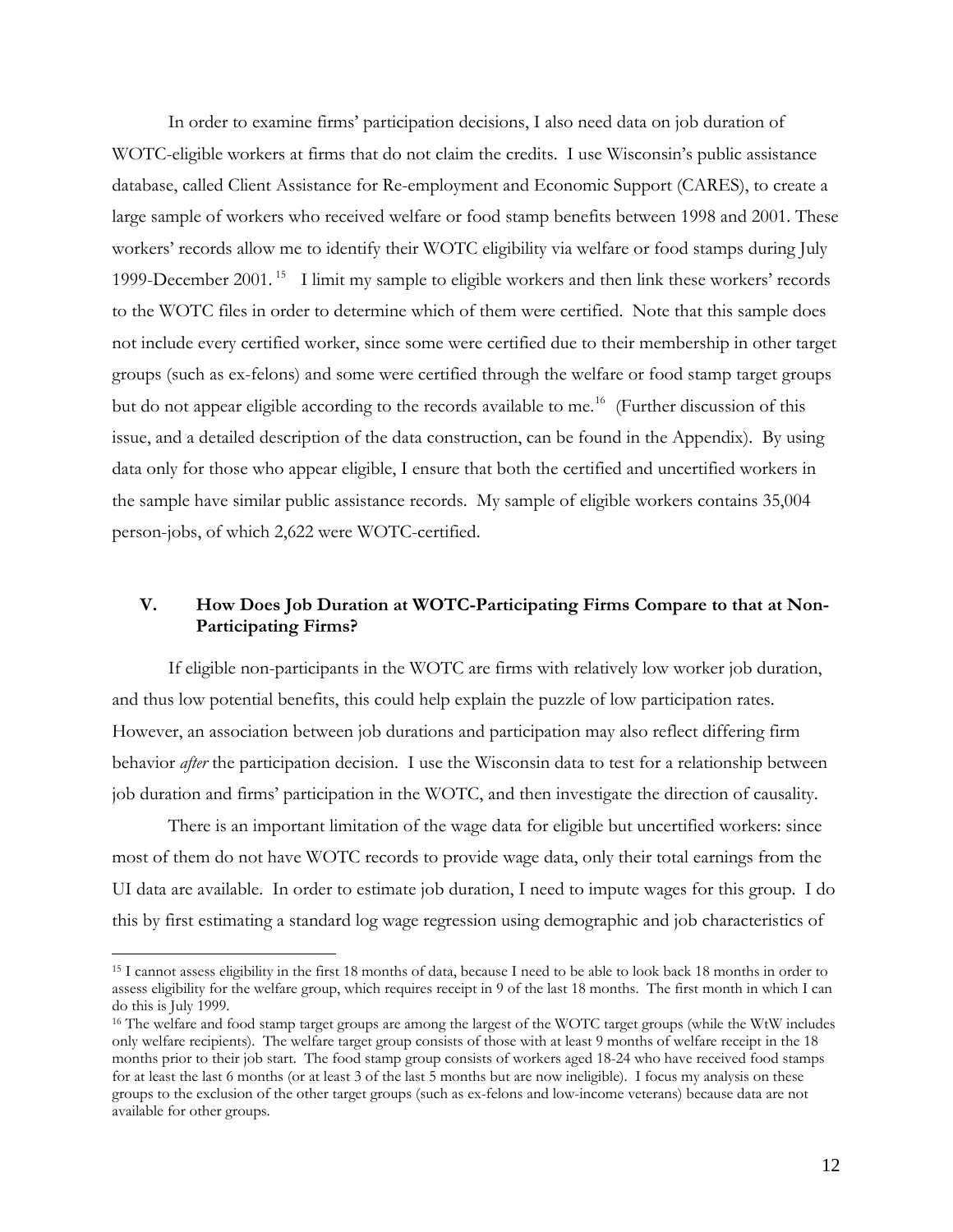the subsample for which wages are available. Note that although the wage data are measured with error (since they are imputed from categories), this error is in the dependent variable and so it is unlikely to bias the results, though it will make estimates less efficient. I use the estimated coefficients from this regression, shown in Table 2, to predict wages for the portion of the sample without wage data.<sup>[17](#page-12-0)</sup>

| Dependent Variable: ln(wage)                     |             |             |
|--------------------------------------------------|-------------|-------------|
| Variable                                         | Coefficient | t-statistic |
| Demographics:                                    |             |             |
| Female                                           | $-0.010$    | $-0.99$     |
| <b>Black</b>                                     | $-0.013$    | $-1.59$     |
| Hispanic                                         | $-0.013$    | $-0.95$     |
| Other Race (Non-white)                           | $-0.013$    | $-1.41$     |
| Age                                              | 0.011       | 3.12        |
| Age squared                                      | $-0.0002$   | $-3.09$     |
| <b>GED</b>                                       | $-0.003$    | $-0.29$     |
| High School Diploma                              | 0.011       | 1.87        |
| Some College                                     | $-0.002$    | $-0.14$     |
|                                                  |             |             |
| Firm Characteristics:                            |             |             |
| County Avg. # Workers per Firm (by Industry)     | 0.001       | 1.22        |
| Firm Headquarters in WI ( $1 = yes$ , $0 = no$ ) | $-0.090$    | $-15.59$    |
|                                                  |             |             |
| Industry Indicators:                             |             |             |
| Administrative and Support and Waste Management  | 0.182       | 12.12       |
| Finance and Insurance                            | 0.517       | 3.93        |
| Health Care and Social Assistance                | 0.299       | 20.10       |
| Information                                      | 0.045       | 0.86        |
| Management of Companies and Enterprises          | 0.400       | 5.29        |
| Manufacturing                                    | 0.167       | 2.56        |
| Real Estate and Rental and Leasing               | $-0.050$    | $-1.33$     |
| Retail Trade                                     | 0.051       | 6.13        |
| Transportation and Warehousing                   | 0.271       | 13.13       |
| Wholesale Trade                                  | $-0.073$    | $-2.35$     |

**Table 2: Results of Log Wage Regression** 

Notes:  $N = 2,535$  worker-jobs. Adjusted R-squared  $= 0.4040$ . There are 2,622 worker-jobs with wage data, but 87 are dropped from the regression due to missing data on region, education, or industry. These 87 are retained throughout the following analysis, though, because the purpose of this regression is to generate imputations (their wage data do not need to be imputed, since

<span id="page-12-0"></span><sup>17</sup>Some of the workers without wage data will not be able to receive imputations this way. Some of them, for instance, work in industries that do not employ anyone for whom I have wage data. Out of a potential pool of 32,382 workerjobs without wage data, there are 1,901 for whom I cannot impute wages because they are in one of these industries. Similarly, I drop an additional 33 worker-jobs without wage data who have college degrees (or more), because no worker with wage data has a college degree. In addition, 1,369 worker-jobs without wage data are missing at least one variable in the regression, so I am also unable to impute wages for them and they are dropped. In total, I drop 3,303 worker-jobs, resulting in a sample of 29,079 worker-jobs with imputed wages.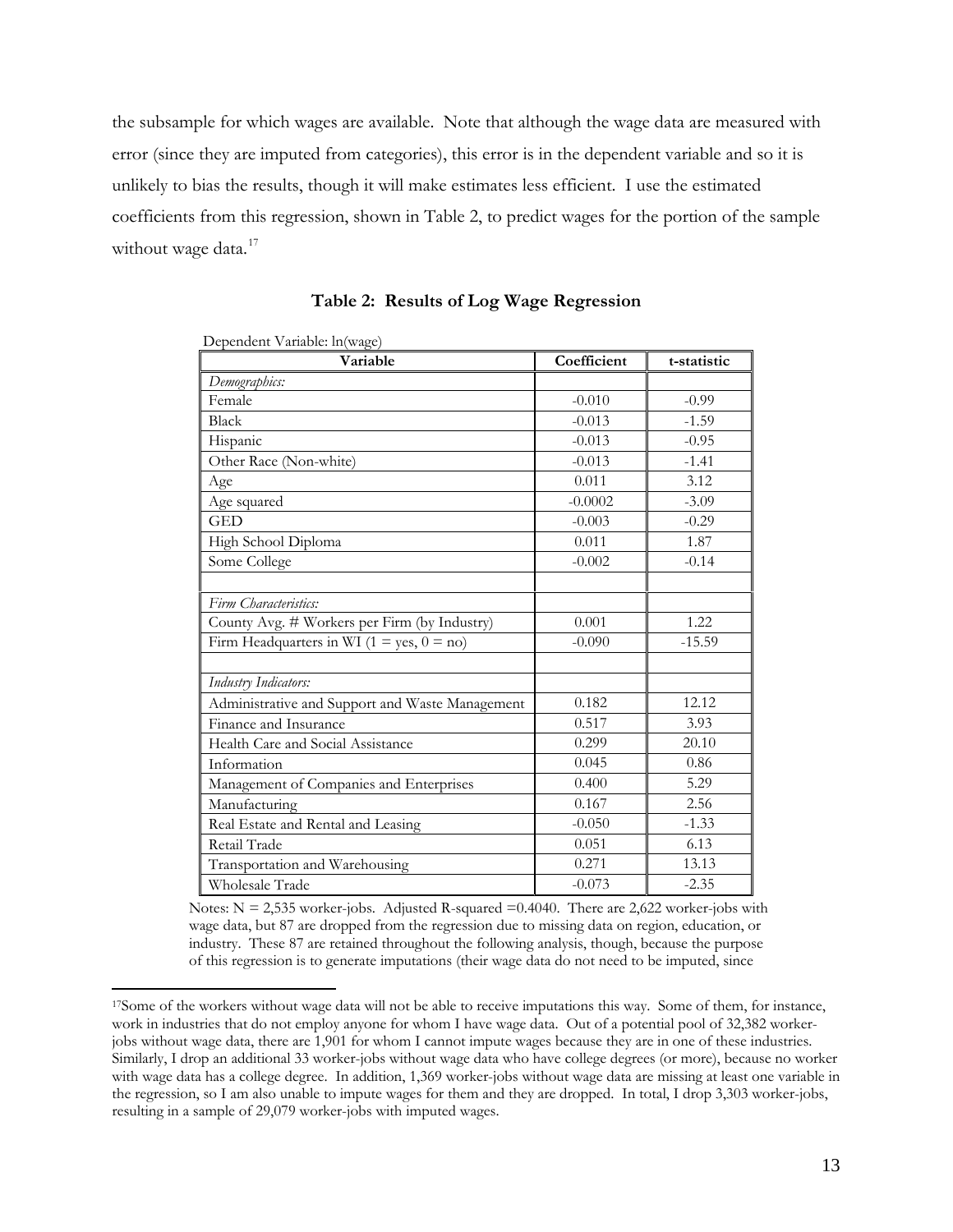they are directly available). The omitted industry category is "Accommodation and Food Services," the omitted educational category is "Less than high school," and the omitted race is "White." Region and quarter dummies are also included but not reported.

The regression results demonstrate the importance of industry for predicting wages. Industry provides much of the explanatory power of the regression, and the coefficients reveal a reasonable pattern: management and finance/insurance are associated with the highest wages, followed by health care/social assistance and transportation/warehousing. The omitted category of accommodation/food services is one of the lowest-paying industries. Firms that are headquartered in Wisconsin (likely the smaller firms in the sample) also tend to pay lower wages than those headquartered elsewhere. The individual worker demographics do not provide much additional explanatory power when the other variables (including geographic and time indicators) are taken into account. Overall, the explanatory power (adjusted  $R^2 = .404$ ) is reasonable for a wage regression.

Using these coefficients to impute wages to those without wage data is appropriate if there are no systematic differences between the groups with and without wage data. However, most of those with wage data were WOTC certified (some had only applications), and most of those without wage data were not WOTC certified. If there is a WOTC wage premium due to the subsidy passing through to WOTC workers, the imputed wages may be too high for the (mostly uncertified) group with missing wage data. For this reason, I have repeated all of the analysis that follows using imputed wages that are 10 percent lower than the regression predictions.<sup>[18](#page-13-0)</sup> The results of my job duration analysis do not change substantially, primarily because relatively few of the workers' hours are near the WOTC thresholds, so the categorization of WOTC subsidy rates is quite robust.

These imputations make it possible to compare the job duration distributions of WOTCparticipating and non-participating firms. It is easy to define a non-participating firm as a firm that did not apply for the WOTC during my period of interest. Defining a "participating" firm is less obvious, because some firms participate only for a small fraction of the workers that are eligible at their firm during this time period. This is surprising given the anecdotal evidence that participating firms include WOTC forms in every application or hiring packet.<sup>[19](#page-13-1)</sup> The reasons for this may include

<span id="page-13-0"></span><sup>18</sup> Hamersma (2005) reports an average WOTC earnings premium of about \$120 per quarter, on a base of average quarterly earnings of about \$1200. This is the basis for a 10% adjustment in my estimates when I take into account the WOTC premium.

<span id="page-13-1"></span><sup>&</sup>lt;sup>19</sup> For example, some of the larger firms requesting the WOTC in Wisconsin asked the WOTC office to stop sending paper rejections for all of their (many) applications on behalf of unqualified workers; this suggests that some employers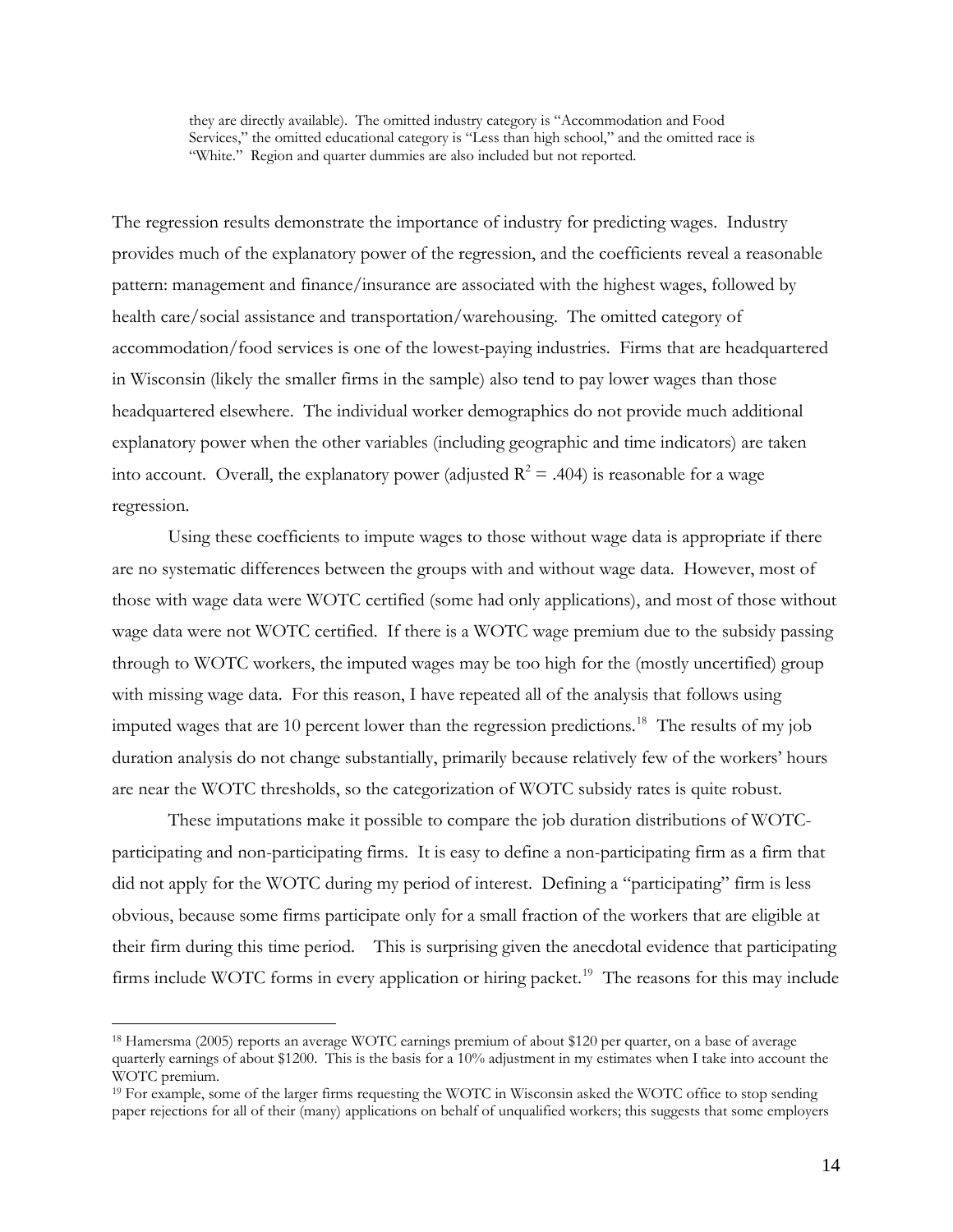changes in the firm's WOTC policies over time, differences in participation across different physical branch locations within a company, or selective WOTC application (i.e. applications are submitted only for certain workers). The distribution of the fraction of eligible workers claimed (after the firm began participating in the program) is reported in Figure 1A of the Appendix. The comparisons below define "participating" firms as those that applied for WOTC for at least 20% of their eligible workers (in my sample) after they began participating in the program.<sup>[20](#page-14-0)</sup> I drop observations from firms that have positive participation below 20%. Results are similar for thresholds of 30% and 40%.[21](#page-14-1) I also drop firms with fewer than 10 eligible workers in my sample, to focus attention on firms that could have non-trivial gains from participation.

Based on the estimated hours distributions shown in Figure 3, firms that participate in the WOTC tend to have workers with longer tenure. It is particularly noticeable that a substantially higher fraction of workers at non-participating firms have tenure less than 120 hours, the threshold for WOTC benefits. About 55 percent of workers at non-participating firms do not qualify for any benefits, while in participating firms the fraction is only 46 percent. The median tenure is 139 hours in participating firms and only 95 hours in non-participating firms. Some of the difference may be related to employment at temporary help services (THS) firms, where job duration tends to be short. Almost 20 percent of the nonparticipating firms are THS, and these firms employ 36 percent of the workers at nonparticipating firms. In contrast, less than 14 percent of participating firms (and about 20 percent of workers at participating firms) are in the THS industry.<sup>[22](#page-14-2)</sup> This difference underscores the important of considering industry differences when assessing the participation decision.

<span id="page-14-0"></span>do not limit WOTC paperwork to those anticipated to be eligible. In addition, some large employers that post application packets online can be seen to include the WOTC Pre-Screening Notice in the packet of materials.  $^{20}$  Since the sample covers a 2.5 year span of time, some firms start participating partway through the sample period. They may mistakenly appear to participate at a very low level if I divide total applications by total eligible workers during the sample period. Instead, I evaluate participation relative to the number of eligible workers *after* the firm begins participating. Out of 656 firms in the sample with at least 10 eligible workers in 7/99-12/01, there are 493 with no participation (19,315 workers), 38 with less than 20% participation (3,428 workers), and 125 with greater than 20% participation (8,958 workers).

<span id="page-14-1"></span> $^{21}$  I also find that a firm's probability of participating in the WOTC/WtW increases with the hours distribution of its workers under alternative participation definitions of 10%, 30%, and 40%.

<span id="page-14-2"></span> $^{22}$  For more discussion of the interaction between the WOTC/WtW and the THS industry, see Hamersma and Heinrich (2005).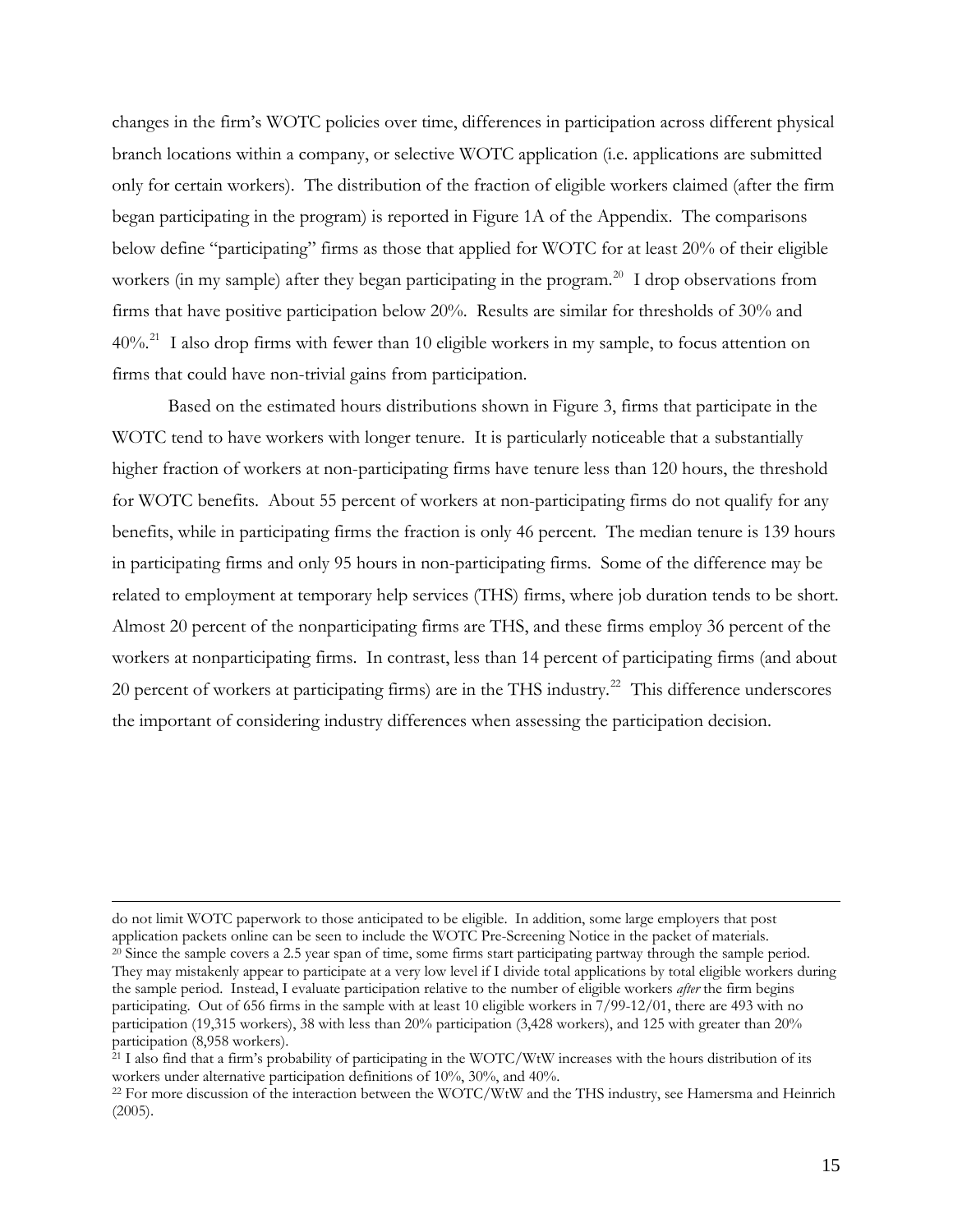**Figure 3: Estimated Hours Distributions, by Firm's Participation Status** 



 Notes:  $N = 24,568$  workers. I include only workers with less than 800 total hours at firm in order to make the left end of the distribution more easily viewed; this includes about 87% of workers in my sample of 28,273. All firms in the sample have at least 10 eligible workers during 7/99-12/01. These distributions include one data point for every worker, and workers are categorized according to whether their firm participates in WOTC. Firms that applied for the WOTC for fewer than 20% of their eligible workers are not included in the estimates.

A firm's job duration distribution may affect its participation decision through its effect on potential WOTC tax credits. I use workers' earnings and estimated job duration to estimate the tax credit for which each worker qualifies. By adding these up for each firm, I can examine each firm's potential tax credits and then consider how participation might depend on this value. I find that participating firms are more likely to qualify for larger tax credits. The mean credit that could be claimed by participating firms is over \$43,000 while the mean for non-participating firms is about \$21,500. The medians are lower, at \$23,400 for participating firms and \$13,900 for non-participants. There is further evidence that firms' potential returns are systematically correlated with participation in Table 3, which categorizes firms by their potential tax credits and reports the fraction of firms that participate in the WOTC.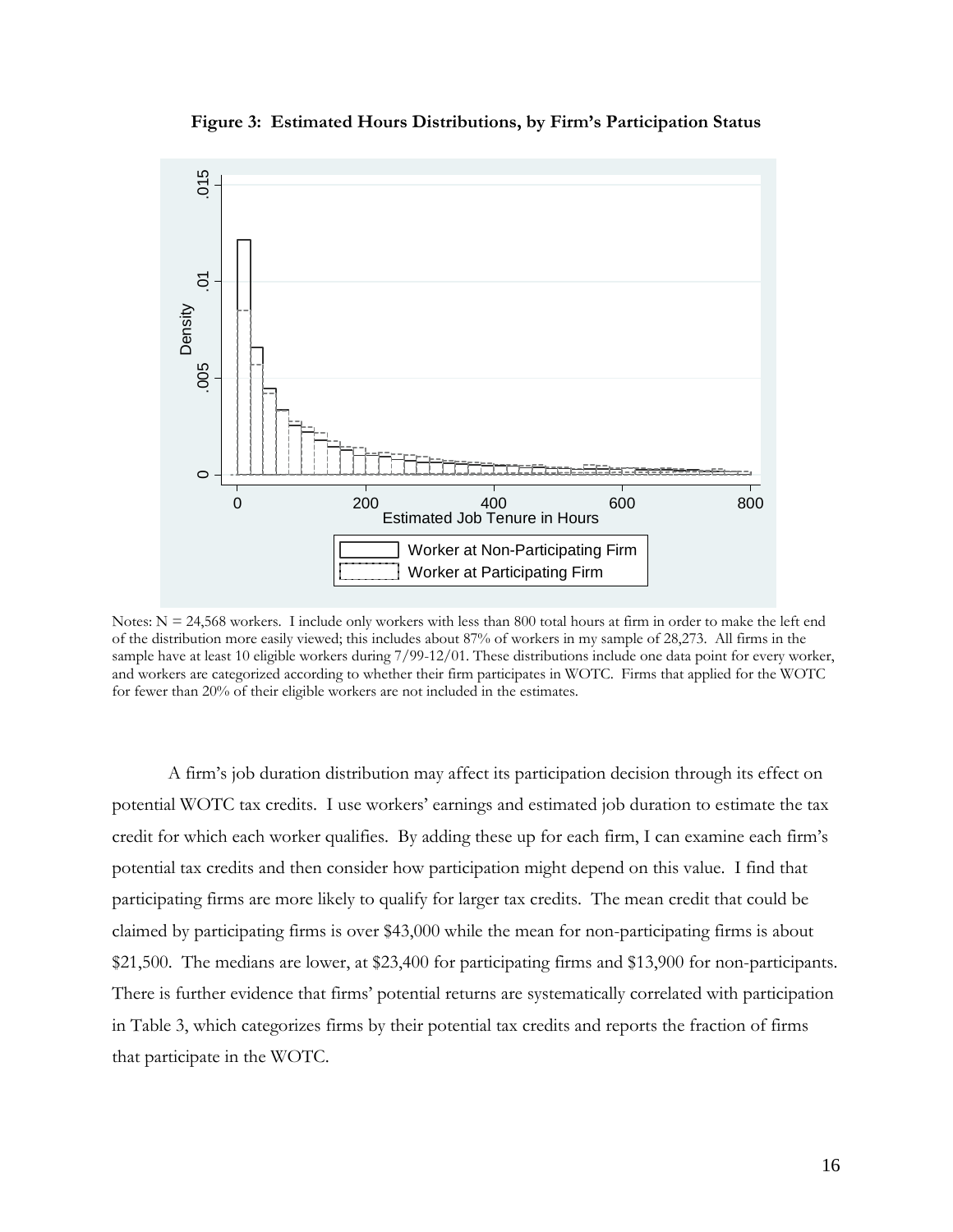| potential credit: | less than | $$5,000-$ | $$10,000-$ | $$20,000-$ | $$30,000-$ | $$50,000-$ | \$100,000 |
|-------------------|-----------|-----------|------------|------------|------------|------------|-----------|
|                   | \$5,000   | \$10,000  | \$20,000   | \$30,000   | \$50,000   | \$100,000  | or more   |
| number of firms   | 85        | 117       | 164        | 90         | 57         | 46         | 21        |
| fraction:         |           |           |            |            |            |            |           |
| participants      | 15        | 13        | 14         | 21         | 33         | 34         | 58        |
| non-participants  | 85        | 87        | 86         | 79         | 67         | 66         | 42        |

| Table 3: Fraction of Firms that Participate in WOTC, by Firm's Potential Tax Credit |  |  |  |
|-------------------------------------------------------------------------------------|--|--|--|
|                                                                                     |  |  |  |

Note:  $N = 618$  firms (493 non-participants and 125 participants). All firms in sample have at least 10 eligible workers during 7/99-12/01. Firms that applied for the WOTC at some point but did so for fewer than 20% of their eligible workers after that point are not included in the estimates. The intervals listed are closed on the left and open on the right.

It is clear that firms with larger gains are more likely to participate, while those with small gains are very unlikely.

Firms' participation does not appear to respond to potential credits until their total is over \$20,000, after which participation increases with potential benefits. This may provide some insight into the perceived fixed costs of participation. These fixed costs include learning about the program and establishing a system for submitting applications. The vast majority of firms in Wisconsin use tax consultants, and these consultants may also charge a fixed fee for processing a firm's claims; however, some anecdotal evidence on consultant fees suggests that they are typically a commission payment based on the value of credits claimed.<sup>[23](#page-16-0)</sup> While overall fixed costs seem fairly limited, it appears that many firms only consider participating if these costs can be spread over a large number of qualified workers.

It is possible that this strong relationship between potential tax credits and participation in the WOTC would exist even without an hours requirement that differentiates subsidy rates; for instance, higher potential tax credits at participating firms may simply be due to a larger number of eligible workers or higher wages. In order to disentangle these effects, I estimate a participation equation in which I include an indicator for the number of eligible workers at each firm, the average wage paid by the firm to these eligible workers, and a set of variables representing the distribution of workers across the four hours-threshold categories (less than 120 hours, 120 to 399 hours, over 400 hours but below maximum subsidy, and maximum subsidy). This combination controls for the

<span id="page-16-0"></span><sup>23</sup> One consulting company, TaxBreak, states: "TaxBreak works for you on a contingency fee basis. If you do not recover monies through our tax credit and recovery services, we do not get paid."

<sup>(</sup>[http://www.psapayroll.com/taxbreak\\_home.html\)](http://www.psapayroll.com/taxbreak_home.html). David Loney, a tax consultant who was convicted of inflating tax credit claims, also received "a commission based on the dollar value of the WOTC and WtW tax credits he obtained for his clients." [\(http://www.oig.dol.gov/public/media/dloney.html\)](http://www.oig.dol.gov/public/media/dloney.html).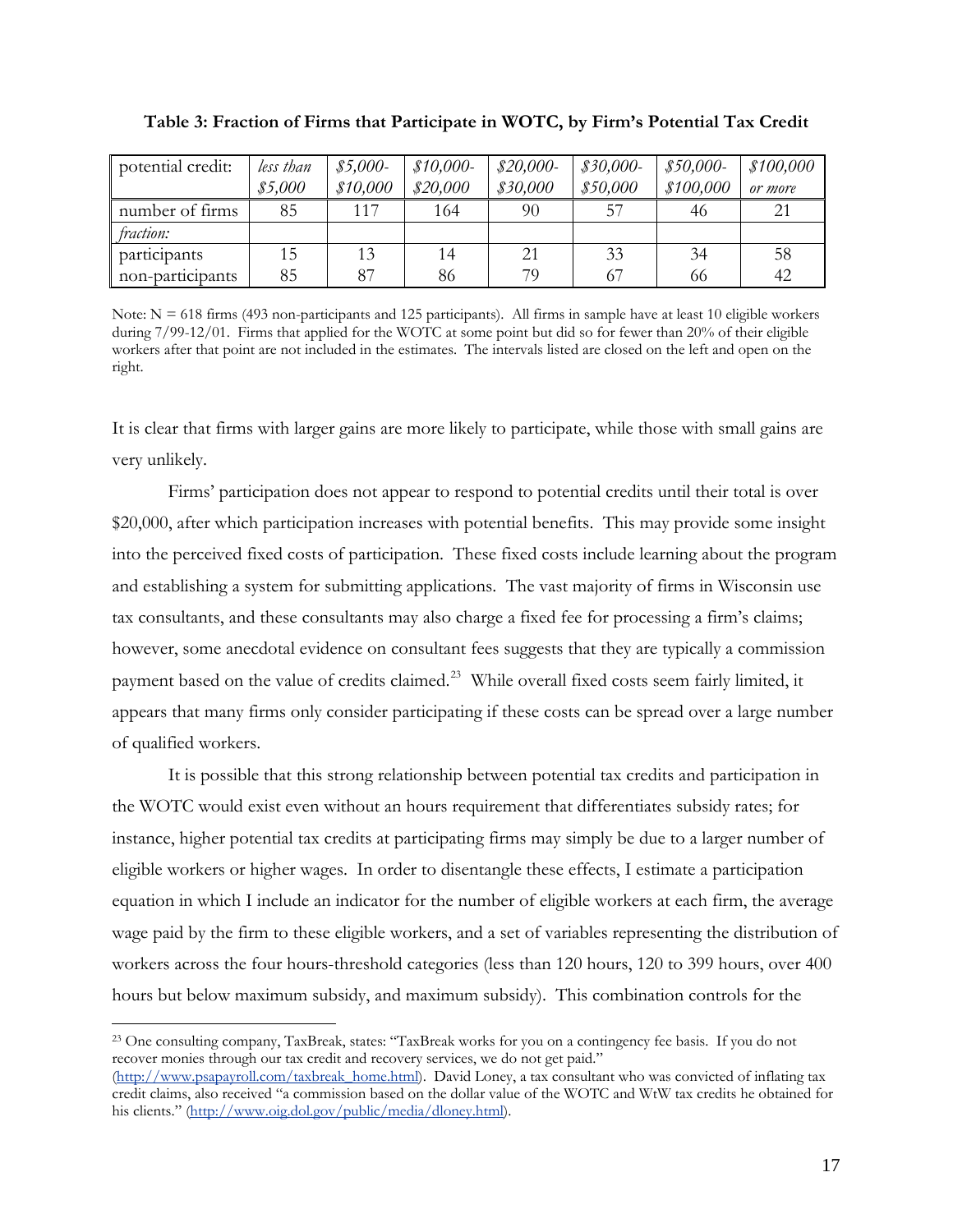multiple factors influencing potential tax credits, with the advantage of allowing estimates of the distinct importance of the job duration of WOTC-eligible workers in the participation decisions of their employers. I estimate these effects of job duration on participation using a probit equation in which I also control for industry, region, and the dispersion of the firm (as proxied by the number of counties in which they have sample employees). Table 4 reports the key results.

| Dependent Variable: Firm Participates in WOTC |                        |             |             |  |  |  |
|-----------------------------------------------|------------------------|-------------|-------------|--|--|--|
| Variable                                      | <b>Marginal Effect</b> | z-statistic | Sample Mean |  |  |  |
|                                               |                        |             |             |  |  |  |
| $\%$ of workers with 120-399 hours work       | .0019                  | 1.20        | 24.9        |  |  |  |
| $\%$ of workers with 400+ hours work, not max | .0055                  | 3.24        | 13.5        |  |  |  |
| % of workers qualifying for max subsidy       | .0028                  | 2.16        | 17.1        |  |  |  |
| # eligible workers at firm                    | .0004                  | 1.68        | 44.0        |  |  |  |
| average wage paid by firm to sample workers   | .1596                  | 3.31        | 7.19        |  |  |  |

#### **Table 4: Results of Participation Probit with Hours Distribution**

Notes:  $N = 613$  firms. The 5 additional firms that were in Table 3 had either missing regressors or no variation in participation within their region or industry. Pseudo R-squared = .178. Omitted Category: Percent of workers with < 120 hours of work. Industry and regional indicators, as well the number of counties represented in the firm's workforce (a measure of dispersion), are also included in the estimation. Firm is labeled as a non-participant if none of its eligible hires are claimed and as a participant if it submits applications for at least 20% of its eligible hires after its first application. (Those firms with participation below 20% are not included in the sample.) The fraction of participating firms in this sample is 20.1%. Under alternative participation definitions of 10%, 30%, and 40% the coefficients on the hours variables are fairly similar: the first ranges from .0018 to .0020 (never statistically significant), the second ranges from .0030 to .0048 (with z-statistic always  $\geq$  2), and the third ranges from .0022 to .0031 (with z-statistic always  $\geq$  1.65).

The results in Table 4 underscore the strong relationship between a firm's job duration distribution and its participation in the WOTC. The marginal effects suggest that a firm's probability of participating is higher when its hours distribution is more heavily concentrated in the WOTC-qualifying range. The effect is largest and most precisely estimated for the percent of workers with more than 400 hours of work: for every two percentage-point increase in this variable (relative to the "less than 120 hour" category), the probability of firms' participation in the WOTC increases by one percentage point. Since the raw participation rate of firms in the sample is only 20.1 percent, this represents a meaningful change. The number of eligible workers is also important, as the estimates suggest that the addition of 100 eligible workers is associated with a 4 percentagepoint increase in a firm's probability of participating in the WOTC. The average wage is positively associated with participation as well. Thus it appears that all of the contributors to potential tax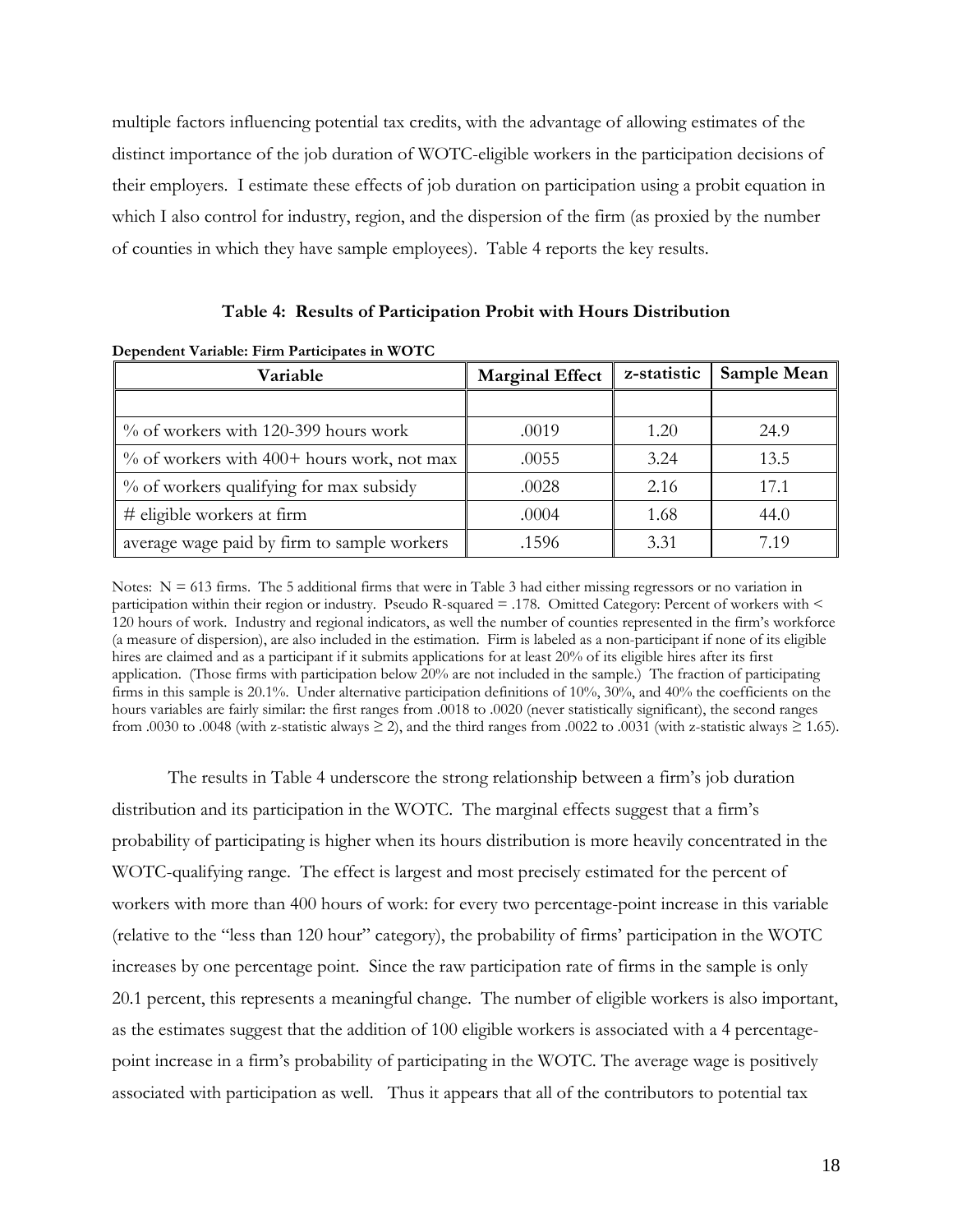credits – including the number of eligible workers, their wages, and the distribution of their hours – are positively related to firms' participation.

# **VI. Reverse Causality: Do Firms Increase their WOTC Benefits by Influencing Job Duration?**

To conclude that different job duration distributions have a *causal* impact on firms' participation decisions, I need to establish that firms' job duration distributions are exogenous to participation. This is not at all obvious, since one might expect WOTC-participating firms to improve their hours distributions in response to the program's incentives. The established difference in hours distributions across participating and non-participating firms would then be a result of the program itself *ex post*, and not necessarily a factor in the participation decision *ex ante*. In many situations, it would not be possible to distinguish between these possibilities; however, the discontinuity created by the subsidy brackets provides an opportunity to investigate this issue.

Since WOTC workers are widely distributed across the three subsidy brackets, it makes sense to consider the role of the firm in affecting their subsidy rates through influencing job duration. Figure 1 illustrated that a firm can benefit greatly from retaining the worker a bit longer if they are just below the 120-hour or 400-hour threshold. For example, at \$6 per hour, a worker at the 399 hour mark qualifies the firm for about \$600, while the same worker who remains for the  $400<sup>th</sup>$  hour qualifies the firm for almost \$1000 (a 60% increase in benefits). Firms can even benefit by keeping a worker for a substantial amount of extra time to reach the threshold: if a worker had been at the firm for only 340 hours, the firm would still be better off financially if it retained the worker until the  $400<sup>th</sup> hour.<sup>24</sup>$  $400<sup>th</sup> hour.<sup>24</sup>$  $400<sup>th</sup> hour.<sup>24</sup>$  This calculation does not even include the added value of any production accomplished by the worker in the extra 60 hours of work.

It is clear that there are strong incentives for firms to influence job duration of their WOTC workers, especially since the costs of participating in the program are sunk. However, there is not any evidence of overall improvements in average job duration (measured in quarters of work) due to WOTC participation (Hamersma, 2005). It is possible, though, that even without increasing average

<span id="page-18-0"></span><sup>24</sup> For the 340-hour case, wages are \$2040 with a subsidy of \$510, for net costs of \$1530. For the 400-hour case, wages are \$2400 with a subsidy of \$960, for net costs of \$1440. My estimated costs here only include wages; I abstract away from any other per-hour costs of employing the worker. However, the same general pattern exists if these costs are included.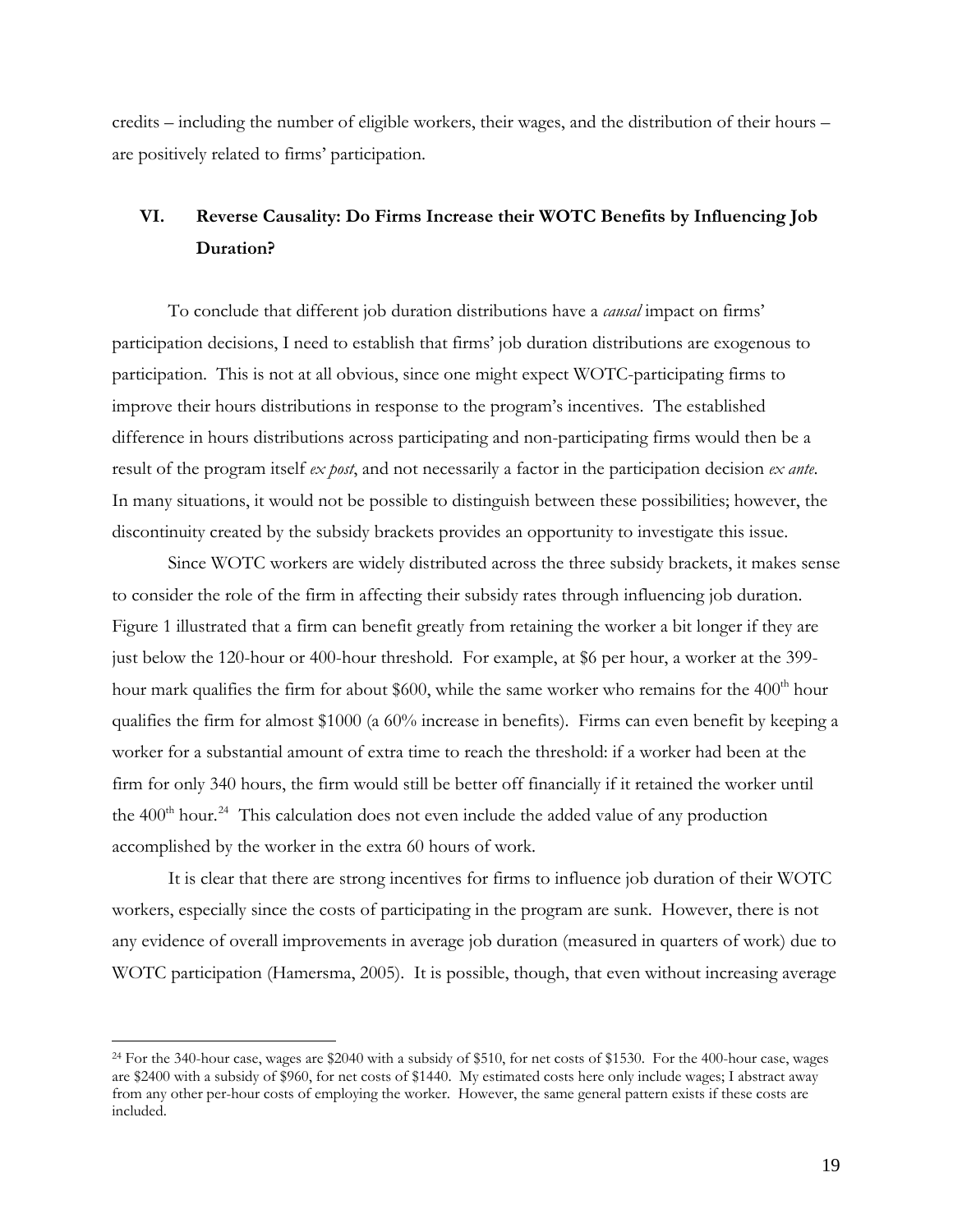job duration substantially firms may still react to the incentives to increase tenure near the thresholds, where the marginal subsidy benefits are largest.

I test for this behavior using an estimate of the hours distribution of the whole population of WOTC workers in Wisconsin during 1999-2002. If firms are increasing job duration near the hours thresholds, there should be a dip in the distribution just below these thresholds and a spike just above them, indicating that people who would have left with job durations just below the thresholds were kept for the extra hours needed to receive the increased subsidy. I use a kernel density estimator to check the distribution for these features. This method is used by Saez (2002) in assessing responses to marginal tax rates, for which he finds little evidence. However, using a similar technique, Blundell and Hoynes (2003) find evidence of substantial responses to an hoursworked requirement for a UK welfare program.

The estimated hours distribution for WOTC workers is shown in Figures 4A and 4B. The two figures present the same data - estimated hours for workers between 50 hours and 600 hours - but they differ in the amount of data smoothing.<sup>[25](#page-19-0)</sup> In Figure 4A, the data are only slightly smoothed from their original form, creating a jagged pattern; in Figure 4B they are oversmoothed to reveal broader patterns (at the expense of losing detailed features of the distribution). The two vertical lines on each graph mark the WOTC thresholds. Based on Figure 4A, there is no irregularity near the 120-hour threshold, but potentially a small dip-and-spike pattern near the 400-hour threshold. The more smoothed distribution in Figure 4B does not suggest any patterns near the thresholds.



Notes:  $N = 8,908$  (those with estimated hours between 50 and 600). Figure 4A uses a bandwidth of 4 and Figure 4B uses a bandwidth of 10. Both use an Epanechnikov kernel.

<span id="page-19-0"></span><sup>&</sup>lt;sup>25</sup> The literature on optimal choice of smoothing parameters continues to evolve. Because there are many ways of selecting a potentially appropriate bandwidth, I choose the conservative strategy of looking at a wide range of bandwidth choices to see if any of them suggest that firms are responding to the subsidy.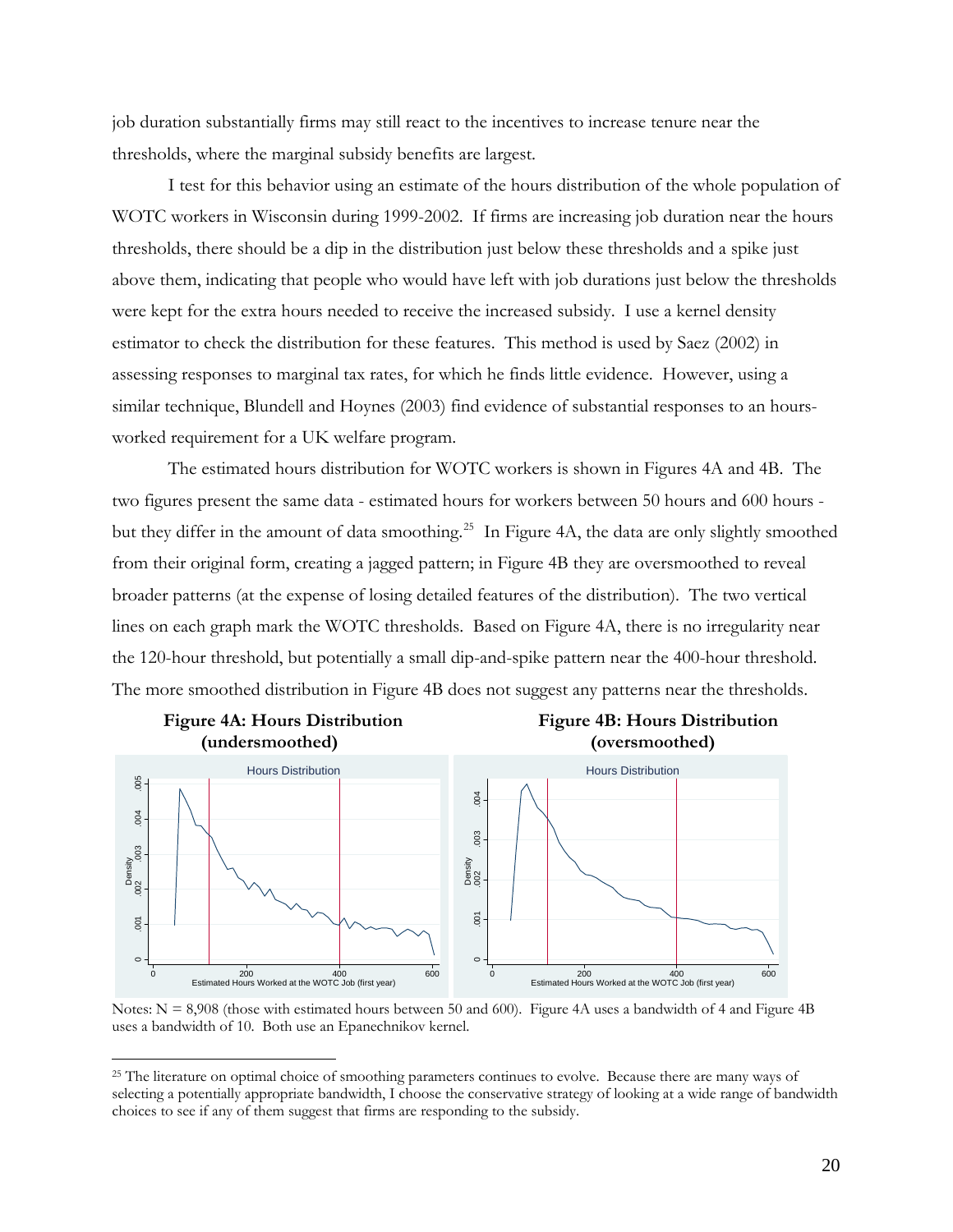To look more closely at the potential irregularity near the 400-hour threshold, I plot a narrower slice of this distribution in Figure 5, examining only those with tenure between 320 and 480 hours. This "close-up" seems to provide some support for the hypothesis that firms may be retaining workers up to the 400-hour mark who would otherwise have left 10 to 20 hours earlier. However, the pattern is weak enough that this graph is also consistent with no response by employer; a similar small dip-and-spike pattern also occurs in other parts of the distribution where no relevant thresholds are crossed, so it may merely reflect random fluctuations. In fact, if the graph is smoothed much, the pattern near the 400-hour threshold disappears.



**Figure 5: Hours Distribution Near the 400-Hour WOTC Threshold** 

Notes:  $N = 1,587$  (those with estimated hours between 320 and 480). Figure 5 uses a bandwidth of 6 with an Epanechnikov kernel. Different bandwidths influence the smoothness of the distribution, but do not substantially change the pattern. Similarly, the estimated distribution is not particularly sensitive to the choice of the hours range (in this case, 320-480).

This analysis of the distribution of WOTC workers' hours of work does not suggest substantial intervention by employers to maximize credits. There are several possible reasons for this result. First, firms may not have the ability to influence job duration on the margin, perhaps because many of the job separations in this population are quits.<sup>[26](#page-20-0)</sup> Second, managers may not be

<span id="page-20-0"></span><sup>&</sup>lt;sup>26</sup> Unfortunately, the reason for each job separation is not available in my data.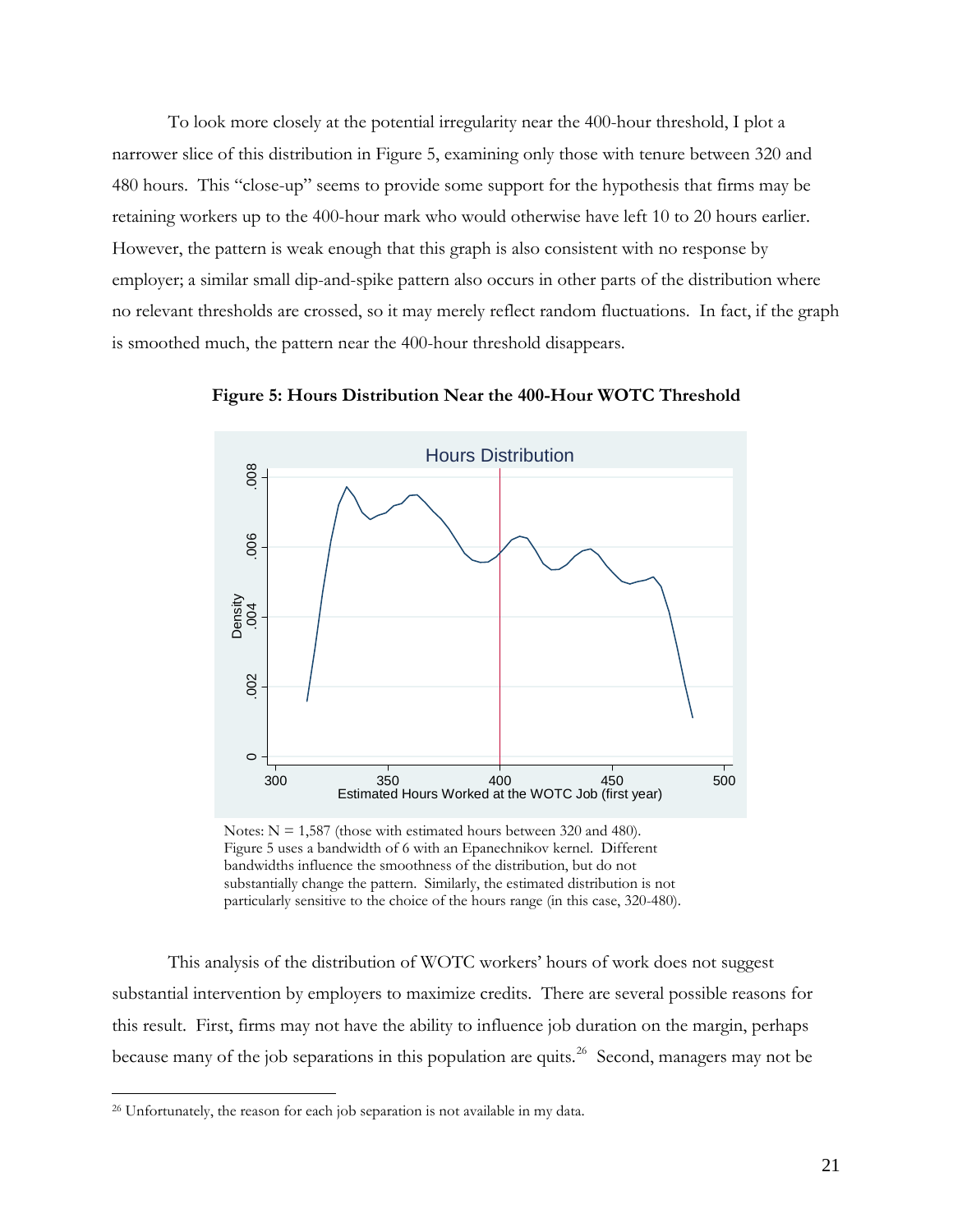constantly aware of the number of hours worked by their WOTC workers, so they may not be able to take this into account when making decisions about scheduling or firing a marginal worker. Third, even if hours are known, firms may not educate managers on the hours-related incentives created by the WOTC program. Finally, managers may be unaware of which workers are WOTCcertified. This seems particularly likely if the subsidy program is administered through an outside tax consultant, which is the case for most WOTC-participating firms in Wisconsin. In any case, firms may be less responsive to hours requirements than policy makers expected.

Since firms do not respond significantly to WOTC hours thresholds, it is unlikely that the hours distribution of workers in a given firm is strongly influenced by the firm's WOTC participation. This suggests that the hours distribution was not endogenous in the participation equation estimated in the previous section. Based on this finding, I conclude that the positive relationship found earlier between job duration and WOTC participation primarily reflects a causal link going in only one direction: firms' job duration distributions are a factor *ex ante* in their decisions about WOTC participation.

However, despite the positive effects of longer job durations on firms' WOTC participation, it remains remarkable that participation is still so low. Based on Table 3, even among those firms qualifying for over \$100,000 in tax credits, nearly one-half still do not participate. It is possible that some of them are unable to participate due to their tax status, which I am unable to identify (they may be public or non-profit, or may lack tax liability).<sup>[27](#page-21-0)</sup> However, this seems unlikely to apply to most firms. There may instead be a lack of knowledge of the program. In that case, it might be in states' interest to promote the program to employers more aggressively (since the costs are borne by the federal government). In any case, the data confirm that participation appears to depend meaningfully on potential benefits, which in turn depend significantly on job durations, even if these are not the only factors determining this choice.

### **VII. Conclusion**

 $\overline{a}$ 

This study provides the first available evidence on the relationship between workers' job duration distributions and firms' willingness to participate in employer subsidy programs that have

<span id="page-21-0"></span><sup>27</sup> About 9 percent of private employment is in the nonprofit sector in the East North Central Census Region (IL, IN, MI, OH, and WI). Nationally, almost 90 percent of these jobs are in the health care, social services, or education sectors (Salamon and Sokolowski, 2005).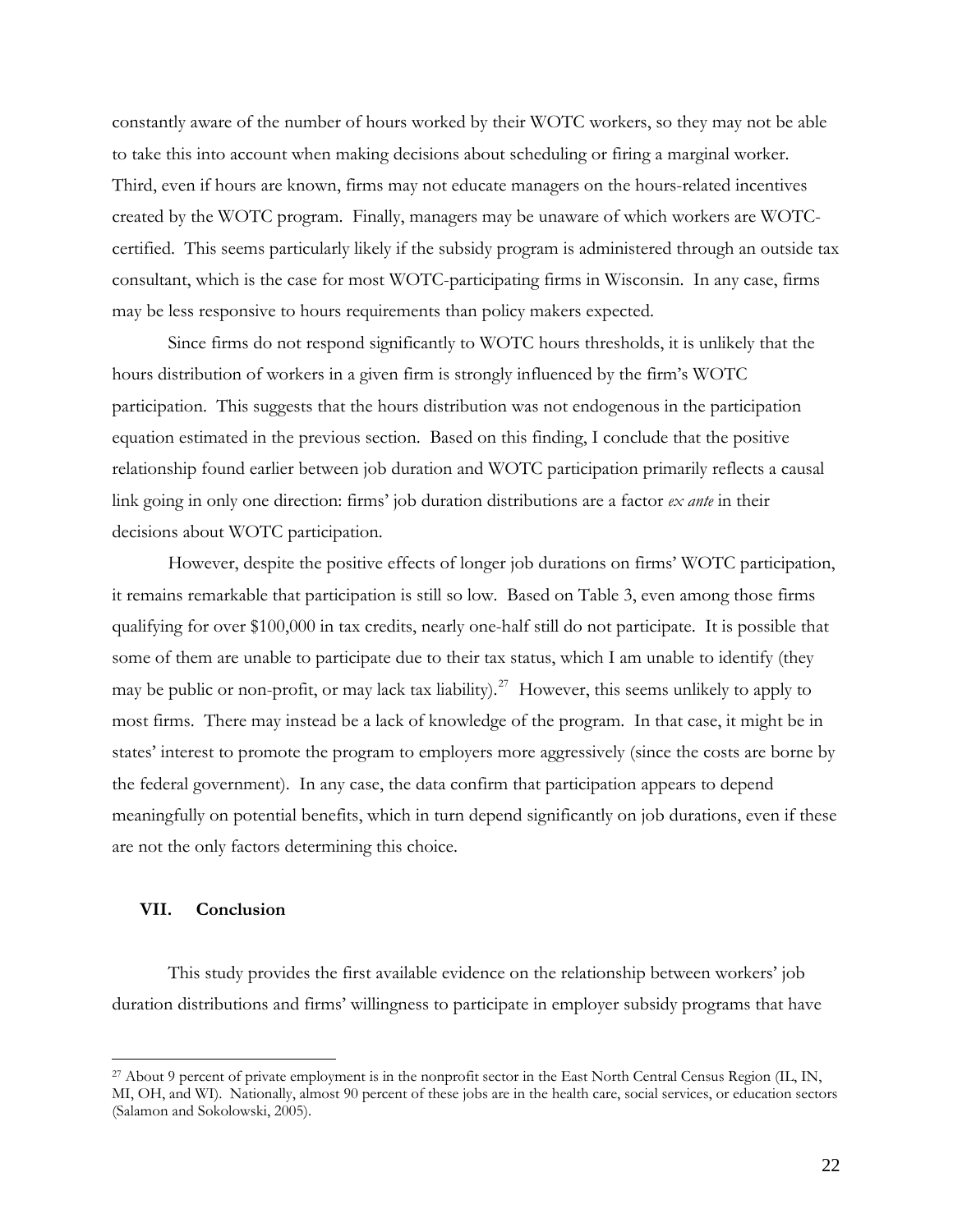hours requirements. In comparison to firms that participate in the WOTC subsidy program, I find that non-participating firms tend to have fewer workers who have surpassed the 120-hour and 400 hour thresholds that define increases in the WOTC subsidy rate. I estimate a participation equation at the firm level and find that, even controlling for the number of eligible workers, firms are more likely to participate if a larger percentage of their workers are in the higher subsidy brackets. I investigate whether the job durations in this equation (reflected in the subsidy brackets) might be endogenous, since their correlation to participation may reflect firms' attempts to improve job durations after choosing to participate. There is no evidence of firms responding to the subsidy incentives by trying to influence job duration. Specifically, participating firms do not appear to respond to the strongest job-duration incentives of the WOTC, which occur near the hours thresholds and could result in large increases in the subsidy for small increases in tenure. Since firms do not appear to respond to these crucial points, job duration might not be easily affected by these firms. This suggests that job duration is plausibly exogenous in the participation equation. I conclude that workers' job duration distribution has a causal impact on firms' participation in the WOTC, most likely because of its significant effect on potential benefits due to widely varying subsidy rates created by the program's hours requirements.

If policy makers hope to increase participation in the program, they may need to consider the potentially discouraging role of hours requirements. However, there were important reasons for these requirements in the original design of the program: policy makers hesitated to encourage employment that does not last very long and thus may not contribute to long-run improvements in the labor market outcomes of the disadvantaged.<sup>[28](#page-22-0)</sup> Both of these considerations will be relevant to the discussion as Congress considers reauthorization.

<span id="page-22-0"></span><sup>&</sup>lt;sup>28</sup> In fact, evidence regarding the effects of the subsidy on worker outcomes (such as wages) suggests that the program generates only limited improvements even when firms do participate (Hamersma, 2005).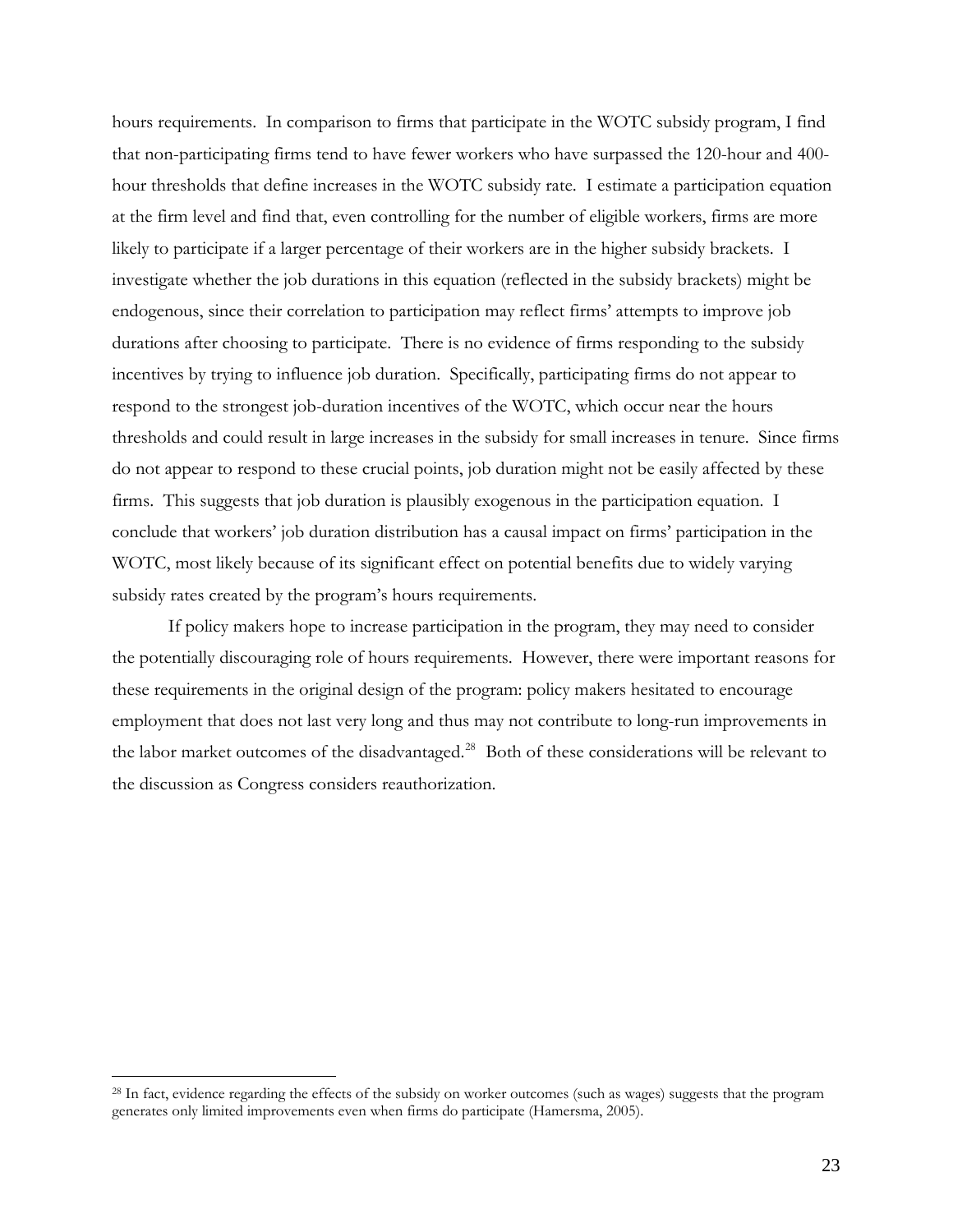### **References**

Bishop, John H. and Suk Kang. "Applying for Entitlements: Employers and the Targeted Jobs Tax Credit." *Journal of Policy Analysis and Management* 10 (Winter 1991): 24-45.

Blundell, Richard and Hilary Hoynes. "Has 'In-Work' Benefit Reform Helped the Labour Market?" Forthcoming in *Seeking a Premier League Economy*, Richard Blundell, David Card and Richard Freeman, editors. University of Chicago Press.

Christensen, Sandra. The Targeted Jobs Tax Credit. Staff Memorandum. Washington, D.C.: Congressional Budget Office, May, (1984).

Dickert-Conlin, Stacy and Douglas Holtz-Eakin. "Employee-Based Versus Employer-Based subsidies to Low-Wage Workers: A Public Finance Perspective." In Finding Jobs: Work and Welfare Reform, edited by David Card and Rebecca Blank. New York: Russell Sage Foundation, (2000): 262-295.

Hamersma, Sarah. "An Evaluation of the Work Opportunity Tax Credit: Participation Rates and Employment Effects." *National Tax Journal* 56 (2003): 725-738.

Hamersma, Sarah. "The Effects of an Employer Subsidy on Employment Outcomes: A Study of the Work Opportunity and Welfare to Work Tax Credits." Institute for Research on Poverty Discussion Paper 1303-05 (July 2005).

Hamersma, Sarah and Carolyn Heinrich. "Temporary Help Service Firms' Use of Employer Tax Credits: Implications for Disadvantaged Workers' Labor Market Outcomes." Working Paper (October 2005).

Katz, Lawrence F. "Wage Subsidies for the Disadvantaged." In Generating Jobs: How to Increase Demand for Less-Skilled Workers, edited by Richard B. Freeman and Peter Gottschalk. New York: Russell Sage Foundation, (1998).

Lorenz, Edward C. "TJTC and the Promise and Reality of Redistributive Vouchering and Tax Credit Policy." *Journal of Policy Analysis and Management* 14 (Spring 1995):270-290.

O'Neill, Dave M. "Employment Tax Credit Programs: The Effects of Socioeconomic Targeting Provisions." *Journal of Human Resources* 17 (Summer 1982): 449-59.

Saez, Emmanuel. "Do Taxpayers Bunch at Kink Points?" Working Paper, No. 7366, National Bureau of Economic Research, (1999). Updated April 2002.

Salamon, Lester M. and S. Wojciech Sokolowski. "Nonprofit organizations: new insights from QCEW data." *Monthly Labor Review* (September 2005): 19-26.

U.S. Department of Labor. Office of the Inspector General. Targeted Jobs Tax Credit: Employment Inducement or Employer Windfall? August, 1994.

U.S. Congress. Joint Economic Committee. "The Welfare-to-Work Tax Credit." Joint Economic Committee Report, March 1997.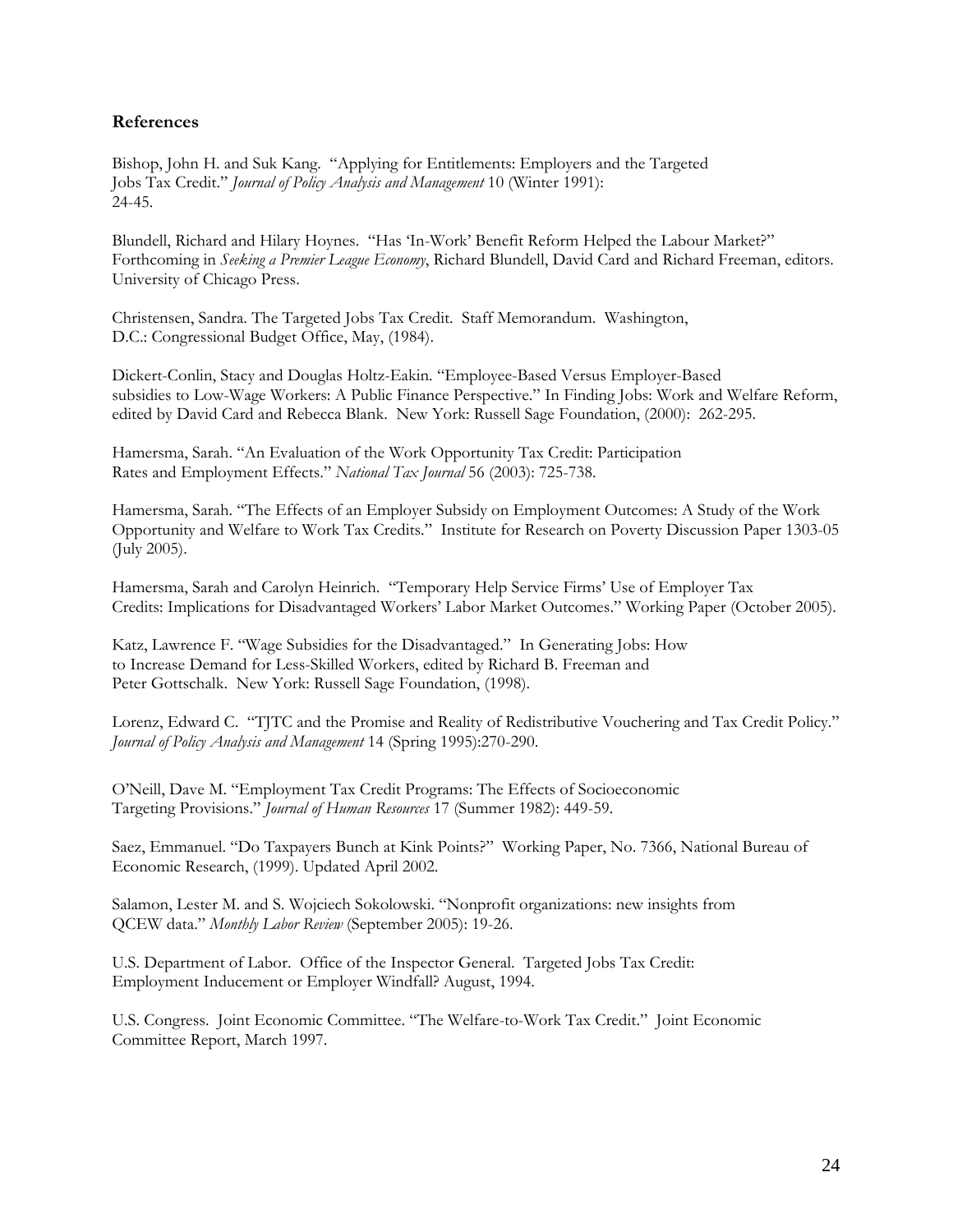## **Appendix**

*Description of Sample Assembly for Table 1:* 

The total number of worker-jobs in the WOTC records in 1999-2002 is 20,577. The sample is adjusted in the following ways:

A few of these were missing from my UI data request. \* DROP 27 records

• Remaining:  $N = 20,550$ 

Some workers in the WOTC records had no UI records at all in 1999-2004. \* DROP 698 records

• Remaining:  $N = 19,852$ 

Some workers had records in UI but none during the appropriate quarter or with the appropriate employer

\* DROP 305 records

• Remaining:  $N = 19,547$ 

Some workers had records in UI in the correct quarter, but they were either labeled as a different employer or had multiple jobs so that it was impossible to match to the WOTC job \* DROP 1739

• Remaining:  $N = 17,808$ 

Some workers had a record matching the correct employer, but the job start date reported in WOTC was more than 1 quarter away from the job start date reported in UI \* DROP 527 records

• **Final Sample for Table 1: N = 17,281**

*Description of Sample Assembly for Figure 2: \*\*\* IN PROGRESS \*\*\**